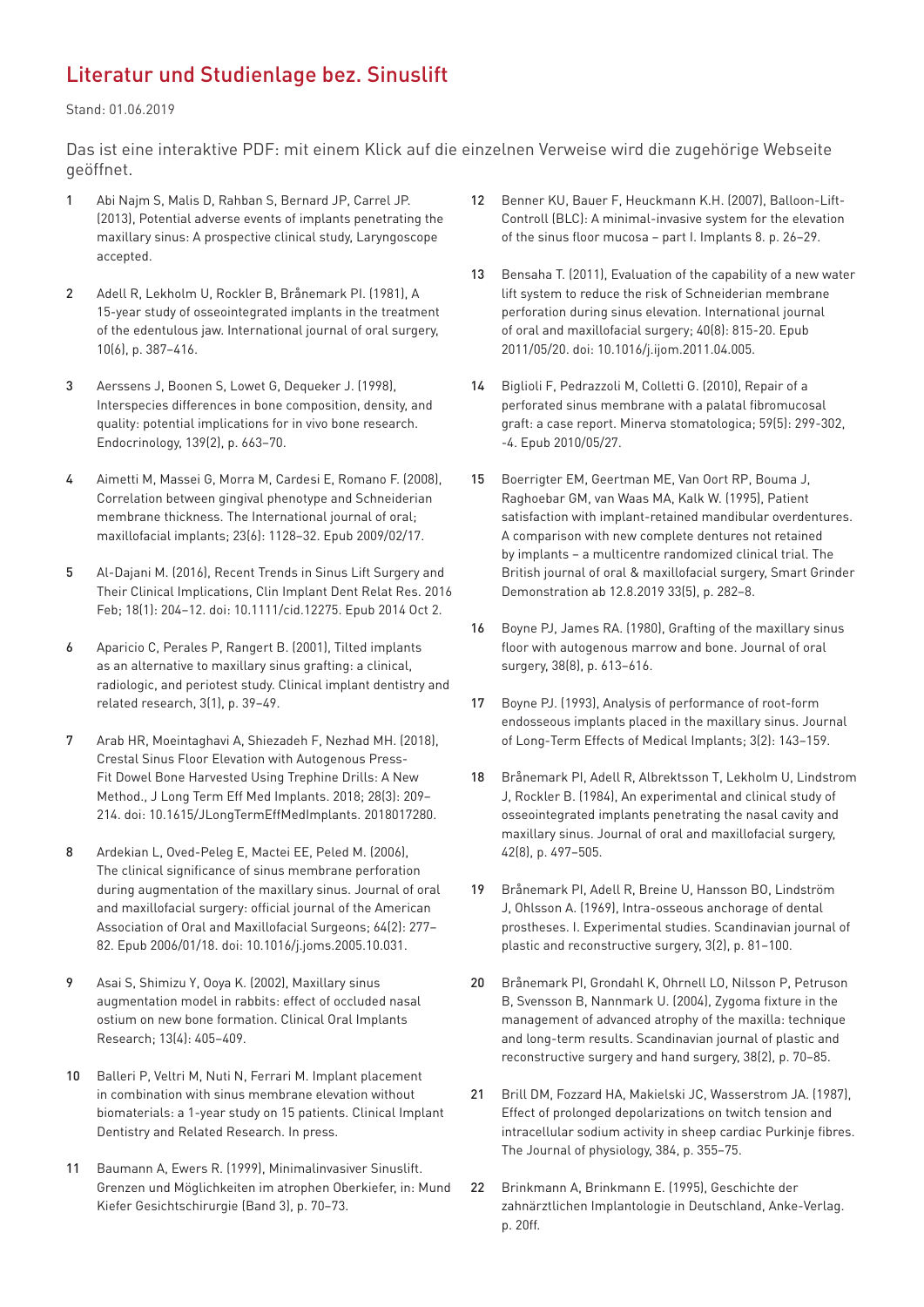- 23 [Browaeys H, Vandeweghe S, Johansson CB, Jimbo R.](https://www.ncbi.nlm.nih.gov/pubmed/?term=22220590)  [Deschepper E, De Bruyn H. \(2013\), The histological](https://www.ncbi.nlm.nih.gov/pubmed/?term=22220590)  [evaluation of osseointegration of surface enhanced](https://www.ncbi.nlm.nih.gov/pubmed/?term=22220590)  [microimplants immediately loaded in conjunction with](https://www.ncbi.nlm.nih.gov/pubmed/?term=22220590)  [sinuslifting in humans, Clin Oral Implants Res. 2013 Jan;](https://www.ncbi.nlm.nih.gov/pubmed/?term=22220590)  [24\(1\): 36–44. doi: 10.1111/j.1600-0501.2011.02398.x. Epub](https://www.ncbi.nlm.nih.gov/pubmed/?term=22220590)  [2012 Jan 6.](https://www.ncbi.nlm.nih.gov/pubmed/?term=22220590)
- 24 [Cannizzaro G, Leone M, Consolo U, Ferri V, Licitra G,](https://www.ncbi.nlm.nih.gov/pubmed/?term=17465354)  [Worthington H et al. \(2007\), Augmentation of the posterior](https://www.ncbi.nlm.nih.gov/pubmed/?term=17465354)  [atrophic edentulous maxilla with implants placed in the](https://www.ncbi.nlm.nih.gov/pubmed/?term=17465354)  [ulna: a prospective single-blind controlled clinical trial. The](https://www.ncbi.nlm.nih.gov/pubmed/?term=17465354)  [International journal of oral; maxillofacial implants; 22\(2\):](https://www.ncbi.nlm.nih.gov/pubmed/?term=17465354)  [280–8. Epub 2007/05/01.](https://www.ncbi.nlm.nih.gov/pubmed/?term=17465354)
- 25 [Canullo L, Dellavia C, Heinemann F. \(2012\), Maxillary sinus](https://www.ncbi.nlm.nih.gov/pubmed/21640571)  [floor augmentation using a nanocrystalline hydroxyapatite](https://www.ncbi.nlm.nih.gov/pubmed/21640571)  [silica gel: case series and 3-month preliminary histological](https://www.ncbi.nlm.nih.gov/pubmed/21640571)  [results. Annals of anatomy = Anatomischer Anzeiger, 194\(2\),](https://www.ncbi.nlm.nih.gov/pubmed/21640571)  [p. 174–8.](https://www.ncbi.nlm.nih.gov/pubmed/21640571)
- 26 [Cawood JI, Howell R.A. \(1988\), A classification of the](https://www.ncbi.nlm.nih.gov/pubmed/3139793)  [edentulous jaws. International journal of oral and](https://www.ncbi.nlm.nih.gov/pubmed/3139793)  [maxillofacial surgery, 17\(4\), p. 232–6.](https://www.ncbi.nlm.nih.gov/pubmed/3139793)
- 27 [Cawood JI, Stoelinga PJ. \(2000\), International Research](https://www.ncbi.nlm.nih.gov/pubmed/10970075)  [Group on Reconstructive Preprosthetic Surgery. Consensus](https://www.ncbi.nlm.nih.gov/pubmed/10970075)  [report. International journal of oral and maxillofacial](https://www.ncbi.nlm.nih.gov/pubmed/10970075)  [surgery, 29\(3\), p. 159–62](https://www.ncbi.nlm.nih.gov/pubmed/10970075).
- 28 [Chan HL, Lin GH, Fu JH, Wang HL. \(2013\), Alterations in bone](https://www.ncbi.nlm.nih.gov/pubmed/23748301)  [quality after socket preservation with grafting materials:](https://www.ncbi.nlm.nih.gov/pubmed/23748301)  [a systematic review. The International journal of oral &](https://www.ncbi.nlm.nih.gov/pubmed/23748301)  [maxillofacial implants, 28\(3\), p. 710–20](https://www.ncbi.nlm.nih.gov/pubmed/23748301).
- 29 Checchi L, Felice P, Antonini ES, Cosci F, Pellegrino [G, Esposito M. \(2010\), Crestal sinus lift for implant](https://www.ncbi.nlm.nih.gov/pubmed/?term=20847992)  [rehabilitation: a randomised clinical trial comparing the](https://www.ncbi.nlm.nih.gov/pubmed/?term=20847992)  [Cosci and the Summers techniques. A preliminary report](https://www.ncbi.nlm.nih.gov/pubmed/?term=20847992)  [on complications and patient reference. European journal of](https://www.ncbi.nlm.nih.gov/pubmed/?term=20847992)  [oral implantology; 3\(3\): 221–32. Epub 2010/09/18.](https://www.ncbi.nlm.nih.gov/pubmed/?term=20847992)
- 30 [Chen L, Cha J, Chen HC, Lin HL. Sinus Perforation:](http://blackwhiteimplants.weebly.com/uploads/5/4/5/4/5454101/dr_leon_chen_jiacd_sinus_article.pdf)  [Treatment and Classifications. The Journal of Implant &](http://blackwhiteimplants.weebly.com/uploads/5/4/5/4/5454101/dr_leon_chen_jiacd_sinus_article.pdf)  [Advanced Clinical Dentistry.3\(1\): 12.](http://blackwhiteimplants.weebly.com/uploads/5/4/5/4/5454101/dr_leon_chen_jiacd_sinus_article.pdf)
- 31 C[hen TW, Chang HS, Leung KW, Lai YL, Kao S.Y. \(2007\),](https://www.ncbi.nlm.nih.gov/pubmed/17954333)  [Implant placement immediately after the lateral approach of](https://www.ncbi.nlm.nih.gov/pubmed/17954333)  [the trap door window procedure to create a maxillary sinus](https://www.ncbi.nlm.nih.gov/pubmed/17954333)  [lift without bone grafting: a 2-year retrospective evaluation of](https://www.ncbi.nlm.nih.gov/pubmed/17954333)  [47 implants in 33 patients. Journal of Oral and Maxillofacial](https://www.ncbi.nlm.nih.gov/pubmed/17954333)  [Surgery; 65\(11\): 2324–2328.](https://www.ncbi.nlm.nih.gov/pubmed/17954333)
- 32 [Choi BH, Zhu S., Jung JH, Lee SH, Huh JY. \(2006\), The](https://www.ncbi.nlm.nih.gov/pubmed/?term=16448914)  [use of autologous fibrin glue for closing sinus membrane](https://www.ncbi.nlm.nih.gov/pubmed/?term=16448914)  [perforations during sinus lifts. Oral surgery, oral medicine,](https://www.ncbi.nlm.nih.gov/pubmed/?term=16448914)  [oral pathology, oral radiology, and endodontics.; 101\(2\): 150-](https://www.ncbi.nlm.nih.gov/pubmed/?term=16448914) [4. Epub 2006/02/02. doi: 10.1016/j.tripleo.2005.04.008.](https://www.ncbi.nlm.nih.gov/pubmed/?term=16448914)
- 33 [Clokie CM, Bell R.C. \(2003\), Recombinant human](https://www.ncbi.nlm.nih.gov/pubmed/12826796)  [transforming growth factor beta-1 and its effects on](https://www.ncbi.nlm.nih.gov/pubmed/12826796)  [osseointegration. The Journal of craniofacial surgery, 14\(3\),](https://www.ncbi.nlm.nih.gov/pubmed/12826796)  [p. 268–77.](https://www.ncbi.nlm.nih.gov/pubmed/12826796)
- 34 [Correia F, Pozza DH, Gouveia S, Felino A, Faria E, Almeida](https://www.ncbi.nlm.nih.gov/pubmed/?term=29205768)  [R. \(2018\), The applications of regenerative medicine in sinus](https://www.ncbi.nlm.nih.gov/pubmed/?term=29205768)  [lift procedures: A systematic review., Clin Implant Dent Relat](https://www.ncbi.nlm.nih.gov/pubmed/?term=29205768)  [Res Apr; 20\(2\): 229-242. doi: 10.1111/cid.12561. Epub 2017](https://www.ncbi.nlm.nih.gov/pubmed/?term=29205768)  [Dec 3. Review. PMID: 29205768](https://www.ncbi.nlm.nih.gov/pubmed/?term=29205768)
- 35 [Cosci F, Luccioli M. \(2000\), A new sinus lift technique in](https://www.ncbi.nlm.nih.gov/pubmed/?term=11307560)  [conjunction with placement of 265 implants: a 6-year](https://www.ncbi.nlm.nih.gov/pubmed/?term=11307560)  [retrospective study. Implant dentistry; 9\(4\): 363–8. Epub](https://www.ncbi.nlm.nih.gov/pubmed/?term=11307560)  [2001/04/20.](https://www.ncbi.nlm.nih.gov/pubmed/?term=11307560)
- 36 Cricchio G, Palma VC, Faria PE et al. (2011), Histological outcomes on the development of new space-making devices for maxillary sinus floor augmentation. Clinical Implant Dentistry and Related Research; 13(3): 224–230.
- 37 [Cricchio G, Sennerby L, Lundgren S. \(2011\), Sinus bone](https://www.ncbi.nlm.nih.gov/pubmed/21906186)  [formation and implant survival after sinus membrane](https://www.ncbi.nlm.nih.gov/pubmed/21906186)  [elevation and implant placement: a 1-to 6-year follow-up](https://www.ncbi.nlm.nih.gov/pubmed/21906186)  [study. Clinical Oral Implants Research; 22\(10\): 1200–1212.](https://www.ncbi.nlm.nih.gov/pubmed/21906186)
- 38 [Daculsi G, Laboux O, Malard O, Weiss P. \(2003\), Current](https://books.google.de/books?id=bBn1AgAAQBAJ&pg=PA203&lpg=PA203&dq=Daculsi+G,+Laboux+O,+Malard+O,+Weiss+P.+(2003),+Current+state+of+the+art+of+biphasic+calcium+phosphate+bioceramics.+Journal+of+materials+science.+Materials+in+medicine,+14(3),+p.+195%E2%80%93200.&source=bl&ots=QdhgTCL4CG&sig=ACfU3U30UktFlVT019xaXzLbwn8RHgb4Lw&hl=de&sa=X&ved=2ahUKEwiUzPS8k4fkAhXB66QKHTAJByoQ6AEwA3oECAgQAQ#v=onepage&q=Daculsi%20G%2C%20Laboux%20O%2C%20Malard%20O%2C%20Weiss%20P.%20(2003)%2C%20Current%20state%20of%20the%20art%20of%20biphasic%20calcium%20phosphate%20bioceramics.%20Journal%20of%20materials%20science.%20Materials%20in%20medicine%2C%2014(3)%2C%20p.%20195%E2%80%93200.&f=false)  [state of the art of biphasic calcium phosphate bioceramics.](https://books.google.de/books?id=bBn1AgAAQBAJ&pg=PA203&lpg=PA203&dq=Daculsi+G,+Laboux+O,+Malard+O,+Weiss+P.+(2003),+Current+state+of+the+art+of+biphasic+calcium+phosphate+bioceramics.+Journal+of+materials+science.+Materials+in+medicine,+14(3),+p.+195%E2%80%93200.&source=bl&ots=QdhgTCL4CG&sig=ACfU3U30UktFlVT019xaXzLbwn8RHgb4Lw&hl=de&sa=X&ved=2ahUKEwiUzPS8k4fkAhXB66QKHTAJByoQ6AEwA3oECAgQAQ#v=onepage&q=Daculsi%20G%2C%20Laboux%20O%2C%20Malard%20O%2C%20Weiss%20P.%20(2003)%2C%20Current%20state%20of%20the%20art%20of%20biphasic%20calcium%20phosphate%20bioceramics.%20Journal%20of%20materials%20science.%20Materials%20in%20medicine%2C%2014(3)%2C%20p.%20195%E2%80%93200.&f=false)  [Journal of materials science. Materials in medicine, 14\(3\), p.](https://books.google.de/books?id=bBn1AgAAQBAJ&pg=PA203&lpg=PA203&dq=Daculsi+G,+Laboux+O,+Malard+O,+Weiss+P.+(2003),+Current+state+of+the+art+of+biphasic+calcium+phosphate+bioceramics.+Journal+of+materials+science.+Materials+in+medicine,+14(3),+p.+195%E2%80%93200.&source=bl&ots=QdhgTCL4CG&sig=ACfU3U30UktFlVT019xaXzLbwn8RHgb4Lw&hl=de&sa=X&ved=2ahUKEwiUzPS8k4fkAhXB66QKHTAJByoQ6AEwA3oECAgQAQ#v=onepage&q=Daculsi%20G%2C%20Laboux%20O%2C%20Malard%20O%2C%20Weiss%20P.%20(2003)%2C%20Current%20state%20of%20the%20art%20of%20biphasic%20calcium%20phosphate%20bioceramics.%20Journal%20of%20materials%20science.%20Materials%20in%20medicine%2C%2014(3)%2C%20p.%20195%E2%80%93200.&f=false)  [195–200.](https://books.google.de/books?id=bBn1AgAAQBAJ&pg=PA203&lpg=PA203&dq=Daculsi+G,+Laboux+O,+Malard+O,+Weiss+P.+(2003),+Current+state+of+the+art+of+biphasic+calcium+phosphate+bioceramics.+Journal+of+materials+science.+Materials+in+medicine,+14(3),+p.+195%E2%80%93200.&source=bl&ots=QdhgTCL4CG&sig=ACfU3U30UktFlVT019xaXzLbwn8RHgb4Lw&hl=de&sa=X&ved=2ahUKEwiUzPS8k4fkAhXB66QKHTAJByoQ6AEwA3oECAgQAQ#v=onepage&q=Daculsi%20G%2C%20Laboux%20O%2C%20Malard%20O%2C%20Weiss%20P.%20(2003)%2C%20Current%20state%20of%20the%20art%20of%20biphasic%20calcium%20phosphate%20bioceramics.%20Journal%20of%20materials%20science.%20Materials%20in%20medicine%2C%2014(3)%2C%20p.%20195%E2%80%93200.&f=false)
- 39 [De Santis D, Sinigaglia S, Pancera P, Faccioni P, Portelli M,](https://www.ncbi.nlm.nih.gov/pubmed/?term=30966731)  [Tacchino U, Manuelli M, Luciano U, Setti AP, Bursi P, Nocini](https://www.ncbi.nlm.nih.gov/pubmed/?term=30966731)  [R, Nocini PF, Bertossi D. \(2019\), Guidelines for achieving](https://www.ncbi.nlm.nih.gov/pubmed/?term=30966731)  [the best implants survival rates in the rehabilitation of the](https://www.ncbi.nlm.nih.gov/pubmed/?term=30966731)  [atrophic posterior maxilla., J Biol Regul Homeost Agents.](https://www.ncbi.nlm.nih.gov/pubmed/?term=30966731)  [2019 Jan-Feb; 33 \(Suppl 1 \[integer\]\): 43–47, PMID: 30966731](https://www.ncbi.nlm.nih.gov/pubmed/?term=30966731)
- 40 [Del Fabbro M, Testori T, Francetti L, Weinstein R. \(2004\),](https://www.ncbi.nlm.nih.gov/pubmed/?term=15626319)  [Systematic review of survival rates for implants placed in](https://www.ncbi.nlm.nih.gov/pubmed/?term=15626319)  [the grafted maxillary sinus. The International journal of](https://www.ncbi.nlm.nih.gov/pubmed/?term=15626319)  [periodontics; restorative dentistry; 24\(6\): 565–77. Epub](https://www.ncbi.nlm.nih.gov/pubmed/?term=15626319)  [2005/01/01.](https://www.ncbi.nlm.nih.gov/pubmed/?term=15626319)
- 41 [Doud Galli SK, Lebowitz RA, Giacchi RJ, Glickman R,](https://www.ncbi.nlm.nih.gov/pubmed/?term=11453505)  [Jacobs JB. \(2001\), Chronic sinusitis complicating sinus lift](https://www.ncbi.nlm.nih.gov/pubmed/?term=11453505)  [surgery. American journal of rhinology; 15\(3\): 181–6. Epub](https://www.ncbi.nlm.nih.gov/pubmed/?term=11453505)  [2001/07/17.](https://www.ncbi.nlm.nih.gov/pubmed/?term=11453505)
- 42 [Ellegaard B, Baelum V, Kølsen-Petersen J. \(2006\), Non](https://www.ncbi.nlm.nih.gov/pubmed/16584411)[grafted sinus implants in periodontally compromised](https://www.ncbi.nlm.nih.gov/pubmed/16584411)  [patients: a time-to-event analysis. Clinical Oral Implants](https://www.ncbi.nlm.nih.gov/pubmed/16584411)  [Research; 17\(2\): 156–164.](https://www.ncbi.nlm.nih.gov/pubmed/16584411)
- 43 [Ellegaard B, Kølsen-Petersen J, Baelum V. \(1997\), Implant](https://www.ncbi.nlm.nih.gov/pubmed/9586478)  [therapy involving maxillary sinus lift in periodontally](https://www.ncbi.nlm.nih.gov/pubmed/9586478)  [compromised patients. Clinical Oral Implants Research; 8\(4\):](https://www.ncbi.nlm.nih.gov/pubmed/9586478)  [305–315.](https://www.ncbi.nlm.nih.gov/pubmed/9586478)
- 44 [Engelke W, Capobianco M. \(2005\), Flapless sinus floor](https://www.ncbi.nlm.nih.gov/pubmed/?term=16392346)  [augmentation using endoscopy combined with CT scan](https://www.ncbi.nlm.nih.gov/pubmed/?term=16392346)[designed surgical templates: method and report of 6](https://www.ncbi.nlm.nih.gov/pubmed/?term=16392346)  [consecutive cases. The International journal of oral;](https://www.ncbi.nlm.nih.gov/pubmed/?term=16392346)  [maxillofacial implants; 20\(6\): 891–7. Epub 2006/01/06.](https://www.ncbi.nlm.nih.gov/pubmed/?term=16392346)
- 45 [Engelke W, Deckwer I. \(1997\), Endoscopically controlled](https://onlinelibrary.wiley.com/doi/abs/10.1034/j.1600-0501.1997.080612.x)  [sinus floor augmentation. A preliminary report. Clinical oral](https://onlinelibrary.wiley.com/doi/abs/10.1034/j.1600-0501.1997.080612.x)  [implants research, 8\(6\), p. 527–31.](https://onlinelibrary.wiley.com/doi/abs/10.1034/j.1600-0501.1997.080612.x)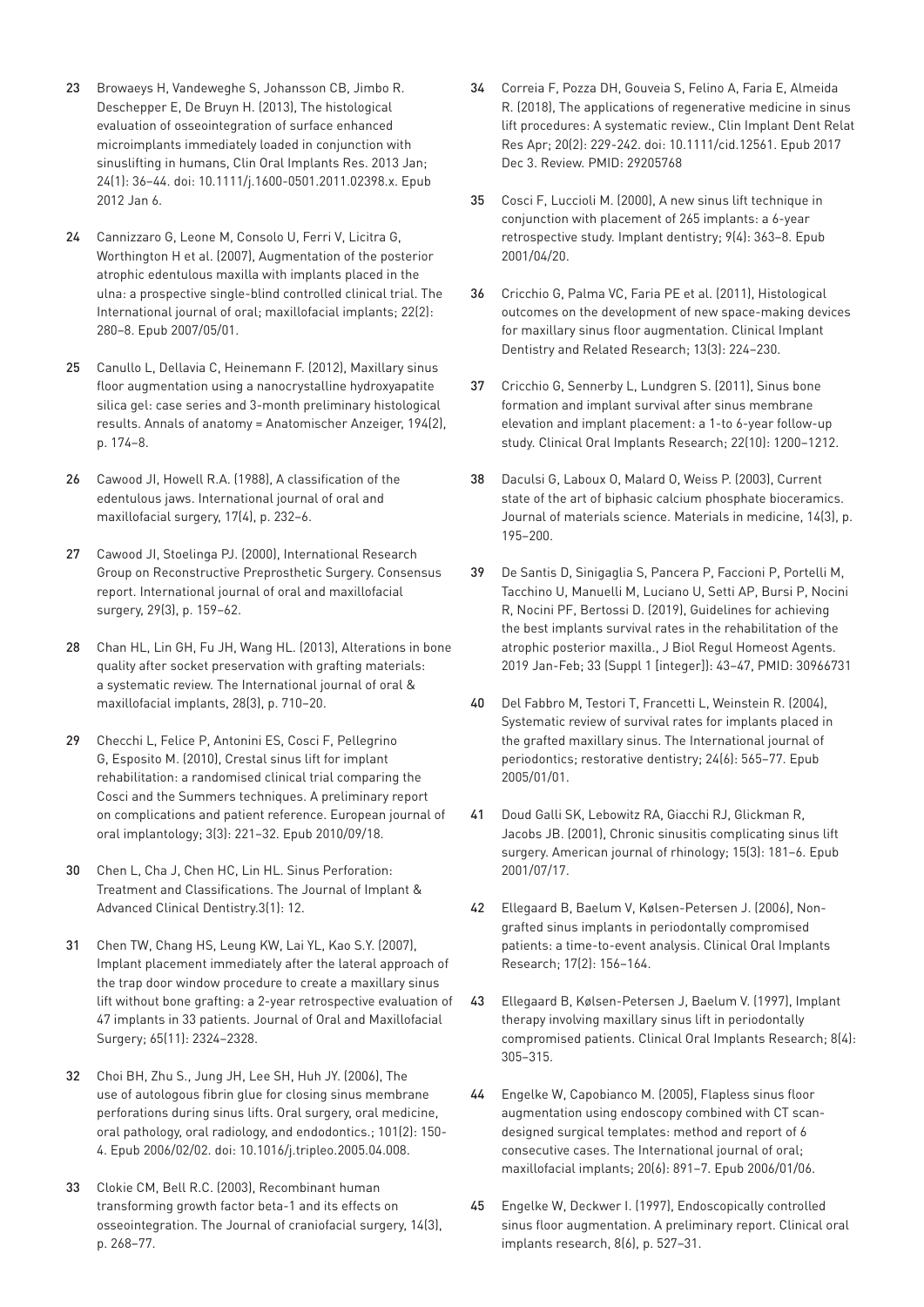- 46 [Esposito M, Cannizzaro G, Barausse C, Cosci F, Soardi E,](https://www.ncbi.nlm.nih.gov/pubmed/24977247)  [Felice P. \(2014\), Cosci versus Summers technique for crestal](https://www.ncbi.nlm.nih.gov/pubmed/24977247)  [sinus lift: 3-year results from a randomised controlled trial.,](https://www.ncbi.nlm.nih.gov/pubmed/24977247)  [Eur J Oral Implantol. 2014 Summer; 7\(2\): 129–37.](https://www.ncbi.nlm.nih.gov/pubmed/24977247)
- 47 [Esposito M, Grusovin MG, Felice P, Karatzopoulos G,](https://www.cochrane.org/CD003607/ORAL_interventions-for-replacing-missing-teeth-horizontal-and-vertical-bone-augmentation-techniques-for-dental-implant-treatment)  [Worthington HV, Coulthard P. \(2009\), Interventions for](https://www.cochrane.org/CD003607/ORAL_interventions-for-replacing-missing-teeth-horizontal-and-vertical-bone-augmentation-techniques-for-dental-implant-treatment)  [replacing missing teeth: horizontal and vertical bone](https://www.cochrane.org/CD003607/ORAL_interventions-for-replacing-missing-teeth-horizontal-and-vertical-bone-augmentation-techniques-for-dental-implant-treatment)  [augmentation techniques for dental implant treatment. The](https://www.cochrane.org/CD003607/ORAL_interventions-for-replacing-missing-teeth-horizontal-and-vertical-bone-augmentation-techniques-for-dental-implant-treatment)  [Cochrane database of systematic reviews, \(4\), p. CD003607.](https://www.cochrane.org/CD003607/ORAL_interventions-for-replacing-missing-teeth-horizontal-and-vertical-bone-augmentation-techniques-for-dental-implant-treatment)
- 48 [Esposito M, Grusovin MG, Rees J et al. \(2010\), Effectiveness](https://www.ncbi.nlm.nih.gov/pubmed/20467595)  [of sinus lift procedures for dental implant rehabilitation:](https://www.ncbi.nlm.nih.gov/pubmed/20467595)  [a cochrane systematic review. European journal of oral](https://www.ncbi.nlm.nih.gov/pubmed/20467595)  [implantology; 3\(1\): 7–26.](https://www.ncbi.nlm.nih.gov/pubmed/20467595)
- 49 [Esposito M, Grusovin MG, Rees J et al. \(2010\), Interventions](https://www.ncbi.nlm.nih.gov/pubmed/20238367)  [for replacing missing teeth: augmentation procedures of the](https://www.ncbi.nlm.nih.gov/pubmed/20238367)  [maxillary sinus. Cochrane Database of Systematic Reviews;](https://www.ncbi.nlm.nih.gov/pubmed/20238367)  [3 Article ID CD008397.](https://www.ncbi.nlm.nih.gov/pubmed/20238367)
- 50 [Fermergård R, Åstrand P. \(2008\), Osteotome sinus floor](http://europepmc.org/abstract/med/18254742)  [elevation and simultaneous placement of implants – a 1-year](http://europepmc.org/abstract/med/18254742)  [retrospective study with astra tech implants. Clinical Implant](http://europepmc.org/abstract/med/18254742)  [Dentistry and Related Research; 10\(1\): 62–69.](http://europepmc.org/abstract/med/18254742)
- 51 [Fienitz T, Moses O, Klemm C, Happe A, Ferrari D, Kreppel](https://www.ncbi.nlm.nih.gov/pubmed/?term=27129584)  [M, Ormianer Z, Gal M, Rothamel D. \(2017\), Histological](https://www.ncbi.nlm.nih.gov/pubmed/?term=27129584)  [and radiological evaluation of sintered and non-sintered](https://www.ncbi.nlm.nih.gov/pubmed/?term=27129584)  [deproteinized bovine bone substitute materials in sinus](https://www.ncbi.nlm.nih.gov/pubmed/?term=27129584)  [augmentation procedures. A prospective, randomized](https://www.ncbi.nlm.nih.gov/pubmed/?term=27129584)[controlled, clinical multicenter study, Clin Oral Investig. 2017](https://www.ncbi.nlm.nih.gov/pubmed/?term=27129584)  [Apr; 21\(3\): 787–794. doi: 10.1007/s00784-016-1829-9. Epub](https://www.ncbi.nlm.nih.gov/pubmed/?term=27129584)  [2016 Apr 30.](https://www.ncbi.nlm.nih.gov/pubmed/?term=27129584)
- 52 [Frenken JW, Bouwman WF, Bravenboer N, Zijderveld](https://www.ncbi.nlm.nih.gov/pubmed/19958374)  [SA, Schulten EA, ten Bruggenkate CM. \(2010\), The use](https://www.ncbi.nlm.nih.gov/pubmed/19958374)  [of Straumann Bone Ceramic in a maxillary sinus floor](https://www.ncbi.nlm.nih.gov/pubmed/19958374)  [elevation procedure: a clinical, radiological, histological](https://www.ncbi.nlm.nih.gov/pubmed/19958374)  [and histomorphometric evaluation with a 6-month healing](https://www.ncbi.nlm.nih.gov/pubmed/19958374)  [period. Clinical oral implants research, 21\(2\), p. 201–8.](https://www.ncbi.nlm.nih.gov/pubmed/19958374)
- 53 [Froum SJ, Wallace SS, Elian N, Cho SC, Tarnow DP. \(2006\),](https://www.ncbi.nlm.nih.gov/pubmed/17243327)  [Comparison of mineralized cancellous bone allograft](https://www.ncbi.nlm.nih.gov/pubmed/17243327)  [\(Puros\) and anorganic bovine bone matrix \(Bio-Oss\) for](https://www.ncbi.nlm.nih.gov/pubmed/17243327)  [sinus augmentation: histomorphometry at 26 to 32 weeks](https://www.ncbi.nlm.nih.gov/pubmed/17243327)  after grafting. The International journal of periodontics & [restorative dentistry, 26\(6\), p. 543–51.](https://www.ncbi.nlm.nih.gov/pubmed/17243327)
- 54 [Fuerst G, Gruber R, Tangl S, Sanroman F, Watzek G.](https://pdfs.semanticscholar.org/b517/1a749ab63b0aa640c33e5d6bb1418868621a.pdf)  [\(2003\), Enhanced bone-to-implant contact by platelet](https://pdfs.semanticscholar.org/b517/1a749ab63b0aa640c33e5d6bb1418868621a.pdf)[released growth factors in mandibular cortical bone: a](https://pdfs.semanticscholar.org/b517/1a749ab63b0aa640c33e5d6bb1418868621a.pdf)  [histomorphometric study in minipigs. The International](https://pdfs.semanticscholar.org/b517/1a749ab63b0aa640c33e5d6bb1418868621a.pdf)  [journal of oral & maxillofacial implants, 18\(5\), p. 685–90.](https://pdfs.semanticscholar.org/b517/1a749ab63b0aa640c33e5d6bb1418868621a.pdf)
- 55 [Fuerst G, Tangl S, Gruber R, Gahleitner A, Sanroman F,](https://www.ingentaconnect.com/content/mksg/clr/2004/00000015/00000006/art00012)  [Watzek G. \(2004\), Bone formation following sinus grafting](https://www.ingentaconnect.com/content/mksg/clr/2004/00000015/00000006/art00012)  [with autogenous bone-derived cells and bovine bone mineral](https://www.ingentaconnect.com/content/mksg/clr/2004/00000015/00000006/art00012)  [in minipigs: preliminary findings. Clinical oral implants](https://www.ingentaconnect.com/content/mksg/clr/2004/00000015/00000006/art00012)  [research, 15\(6\), p. 733–40.](https://www.ingentaconnect.com/content/mksg/clr/2004/00000015/00000006/art00012)
- 56 [Fugazzotto PA, Vlassis J. \(2003\), A simplified classification](https://www.ncbi.nlm.nih.gov/pubmed/?term=14653401)  [and repair system for sinus membrane perforations. Journal](https://www.ncbi.nlm.nih.gov/pubmed/?term=14653401)  [of periodontology; 74\(10\): 1534-41. Epub 2003/12/05. doi:](https://www.ncbi.nlm.nih.gov/pubmed/?term=14653401)  [10.1902/jop.2003.74.10.1534.](https://www.ncbi.nlm.nih.gov/pubmed/?term=14653401)
- 57 [Gatti F, Gatti C, Tallarico M, Tommasato G, Meloni SM,](https://www.ncbi.nlm.nih.gov/pubmed/?term=29889923)  [Chiapasco M. \(2018\), Maxillary Sinus Membrane Elevation](https://www.ncbi.nlm.nih.gov/pubmed/?term=29889923)  [Using a Special Drilling System and Hydraulic Pressure:](https://www.ncbi.nlm.nih.gov/pubmed/?term=29889923)  [A 2-Year Prospective Cohort Study., Int J Periodontics](https://www.ncbi.nlm.nih.gov/pubmed/?term=29889923)  [Restorative Dent. 2018 Jul/Aug; 38\(4\): 593-599. doi:](https://www.ncbi.nlm.nih.gov/pubmed/?term=29889923)  [10.11607/prd.3403., PMID: 29889923](https://www.ncbi.nlm.nih.gov/pubmed/?term=29889923)
- 58 [Görrissen S, Gutwald \(2013\), Der crestale Zugang beim](https://www.edelmund.de/wp-content/uploads/2014/09/masterthese_04_2013.pdf)  Sinuslift ("crestal window technique"). Eine Alternative [zum lateralen Zugang, beim stark atrophen Oberkiefer?,](https://www.edelmund.de/wp-content/uploads/2014/09/masterthese_04_2013.pdf)  [Masterthesis](https://www.edelmund.de/wp-content/uploads/2014/09/masterthese_04_2013.pdf)
- 59 Gottsauner A, HN. (1993), Technik und Erfahrungen mit der Sinuslift-OP und enossalen Implantaten. Zeitschrift zahnärztliche Implantologie 9, p. 184–187.
- 60 [Gotz C, Warnke PH, Kolk A. \(2015\), Current and future](https://www.ncbi.nlm.nih.gov/pubmed/26297391)  [options of regeneration methods and reconstructive surgery](https://www.ncbi.nlm.nih.gov/pubmed/26297391)  [of the facial skeleton. Oral Surgery, Oral Medicine, Oral](https://www.ncbi.nlm.nih.gov/pubmed/26297391)  [Pathology, Oral Radiology, 120\(3\), p. 315–23.](https://www.ncbi.nlm.nih.gov/pubmed/26297391)
- 61 Götz W, Michael B. (2008), Einheilung von Knochenersatzmaterialien: Grundlagen und neue Befunde. Implantologie Journal, (8), p. 32–38.
- 62 [Haas R, Haidvogl D, Donath K, Watzek G. \(2002\), Freeze](https://www.researchgate.net/publication/11212582_Freeze-dried_homogeneous_and_heterogeneous_bone_for_sinus_augmentation_in_sheep_Part_I_Histological_findings)[dried homogeneous and heterogeneous bone for sinus](https://www.researchgate.net/publication/11212582_Freeze-dried_homogeneous_and_heterogeneous_bone_for_sinus_augmentation_in_sheep_Part_I_Histological_findings)  [augmentation in sheep. Part I: histological findings. Clinical](https://www.researchgate.net/publication/11212582_Freeze-dried_homogeneous_and_heterogeneous_bone_for_sinus_augmentation_in_sheep_Part_I_Histological_findings)  [oral implants research, 13\(4\), p. 396–404.](https://www.researchgate.net/publication/11212582_Freeze-dried_homogeneous_and_heterogeneous_bone_for_sinus_augmentation_in_sheep_Part_I_Histological_findings)
- 63 [Habibovic P, Sees TM, van den Doel MA, van Blitterswijk](https://www.researchgate.net/publication/7220800_Osteoinduction_by_Biomaterials-Physicochemical_and_Structural_Influences)  [CA, de Groot K. \(2006\), Osteoinduction by biomaterials](https://www.researchgate.net/publication/7220800_Osteoinduction_by_Biomaterials-Physicochemical_and_Structural_Influences)[physicochemical and structural influences. Journal of](https://www.researchgate.net/publication/7220800_Osteoinduction_by_Biomaterials-Physicochemical_and_Structural_Influences)  [biomedical materials research. Part A, 77\(4\), p. 747–62.](https://www.researchgate.net/publication/7220800_Osteoinduction_by_Biomaterials-Physicochemical_and_Structural_Influences)
- 64 [Habibovic P, Yuan H, van der Valk CM, Meijer G, van](https://www.ncbi.nlm.nih.gov/pubmed/15621247)  [Blitterswijk C.A, de Groot K. \(2005\), 3D microenvironment](https://www.ncbi.nlm.nih.gov/pubmed/15621247)  [as essential element for osteoinduction by biomaterials.](https://www.ncbi.nlm.nih.gov/pubmed/15621247)  [Biomaterials, 26\(17\), p. 3565–75.](https://www.ncbi.nlm.nih.gov/pubmed/15621247)
- 65 Haessler D et al. (1992), Osteoplastische Maßnahmen zur Vorbereitung des Implantatlagers für Pfosten und Schraubenimplantate. GOI Jahrbuch, Quintessenz Verlag, p. 141.
- 66 [Hallman M, Hedin M, Sennerby L, Lundgren S. \(2002\),](https://www.researchgate.net/publication/11476351_A_Prospective_1-Year_Clinical_and_Radiographic_Study_of_Implants_Placed_After_Maxillary_Sinus_Floor_Augmentation_With_Bovine_Hydroxyapatite_and_Autogenous_Bone)  [A prospective 1-year clinical and radiographic study of](https://www.researchgate.net/publication/11476351_A_Prospective_1-Year_Clinical_and_Radiographic_Study_of_Implants_Placed_After_Maxillary_Sinus_Floor_Augmentation_With_Bovine_Hydroxyapatite_and_Autogenous_Bone)  [implants placed after maxillary sinus floor augmentation](https://www.researchgate.net/publication/11476351_A_Prospective_1-Year_Clinical_and_Radiographic_Study_of_Implants_Placed_After_Maxillary_Sinus_Floor_Augmentation_With_Bovine_Hydroxyapatite_and_Autogenous_Bone)  [with bovine hydroxyapatite and autogenous bone. Journal of](https://www.researchgate.net/publication/11476351_A_Prospective_1-Year_Clinical_and_Radiographic_Study_of_Implants_Placed_After_Maxillary_Sinus_Floor_Augmentation_With_Bovine_Hydroxyapatite_and_Autogenous_Bone)  [oral and maxillofacial surgery, 60\(3\), p. 277–84; discussion](https://www.researchgate.net/publication/11476351_A_Prospective_1-Year_Clinical_and_Radiographic_Study_of_Implants_Placed_After_Maxillary_Sinus_Floor_Augmentation_With_Bovine_Hydroxyapatite_and_Autogenous_Bone)  [285–6.](https://www.researchgate.net/publication/11476351_A_Prospective_1-Year_Clinical_and_Radiographic_Study_of_Implants_Placed_After_Maxillary_Sinus_Floor_Augmentation_With_Bovine_Hydroxyapatite_and_Autogenous_Bone)
- 67 [Hallman M, Thor A. \(2008\), Bone substitutes and growth](https://www.ncbi.nlm.nih.gov/pubmed/18412581)  [factors as an alternative/complement to autogenous bone](https://www.ncbi.nlm.nih.gov/pubmed/18412581)  [for grafting in implant dentistry. Periodontology 2000; 47\(1\):](https://www.ncbi.nlm.nih.gov/pubmed/18412581)  [172–192.](https://www.ncbi.nlm.nih.gov/pubmed/18412581)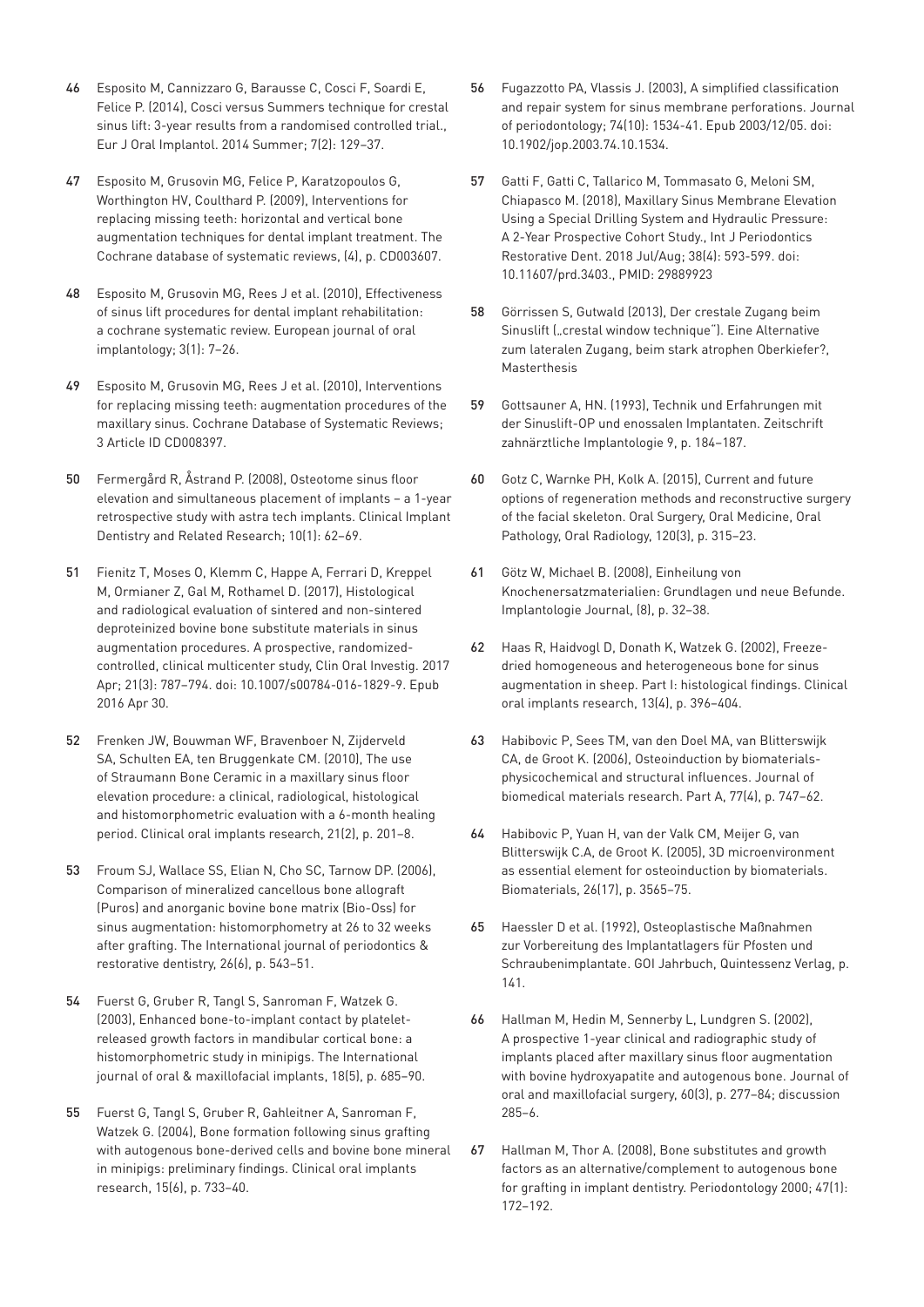- 68 [Halpern SD, Karlawish JH, Berlin J.A. \(2002\), The continuing](https://www.ncbi.nlm.nih.gov/pubmed/12117401)  [unethical conduct of underpowered clinical trials. JAMA,](https://www.ncbi.nlm.nih.gov/pubmed/12117401)  [288\(3\), p. 358–62](https://www.ncbi.nlm.nih.gov/pubmed/12117401)
- 69 Hartmann J. (2009), Geschichte der Implantologie, in ZM 99, p. 22A.
- 70 [Hassani A, Khojasteh A, Alikhasi M. \(2008\), Repair of the](https://www.ncbi.nlm.nih.gov/pubmed/?term=19133488)  [perforated sinus membrane with buccal fat pad during sinus](https://www.ncbi.nlm.nih.gov/pubmed/?term=19133488)  [augmentation. The Journal of oral implantology; 34\(6\): 3303.](https://www.ncbi.nlm.nih.gov/pubmed/?term=19133488)  [Epub 2009/01/13. doi: 10.1563/1548-1336-34.6.330.](https://www.ncbi.nlm.nih.gov/pubmed/?term=19133488)
- 71 [Hatano N, Sennerby L, Lundgren S. \(2007\), Maxillary](https://www.ncbi.nlm.nih.gov/pubmed/17716259)  [sinus augmentation using sinus membrane elevation and](https://www.ncbi.nlm.nih.gov/pubmed/17716259)  [peripheral Venous blood for implant-supported rehabilitation](https://www.ncbi.nlm.nih.gov/pubmed/17716259)  [of the atrophic posterior maxilla: case series. Clinical](https://www.ncbi.nlm.nih.gov/pubmed/17716259)  [Implant Dentistry and Related Research; 9\(3\): 150–155.](https://www.ncbi.nlm.nih.gov/pubmed/17716259)
- 72 [Hatano N, Sennerby L, Lundgren S. \(2007\), Maxillary](https://www.ncbi.nlm.nih.gov/pubmed/17716259)  [sinus augmentation using sinus membrane elevation and](https://www.ncbi.nlm.nih.gov/pubmed/17716259)  [peripheral Venous blood for implant-supported rehabilitation](https://www.ncbi.nlm.nih.gov/pubmed/17716259)  [of the atrophic posterior maxilla: case series. Clinical](https://www.ncbi.nlm.nih.gov/pubmed/17716259)  [Implant Dentistry and Related Research; 9\(3\): 150–155.](https://www.ncbi.nlm.nih.gov/pubmed/17716259)
- 73 [Hausamen JE, Schliephake H. \(2000\), Präprothetische](https://www.amazon.de/Zahn-Mund-Kiefer-Heilkunde-Lehrbuchreihe-Aus-Weiterbildung-Zahn-Mund-Kiefer-Heilkunde/dp/313116963X/ref=sr_1_1?__mk_de_DE=%C3%85M%C3%85%C5%BD%C3%95%C3%91&keywords=Zahn%C3%A4rztliche+Chirurgie+%28Band+3%29&qid=1565949343&s=books&sr=1-1)  [Chirurgie, in: Zahnärztliche Chirurgie \(Band 3\), Schwenzer](https://www.amazon.de/Zahn-Mund-Kiefer-Heilkunde-Lehrbuchreihe-Aus-Weiterbildung-Zahn-Mund-Kiefer-Heilkunde/dp/313116963X/ref=sr_1_1?__mk_de_DE=%C3%85M%C3%85%C5%BD%C3%95%C3%91&keywords=Zahn%C3%A4rztliche+Chirurgie+%28Band+3%29&qid=1565949343&s=books&sr=1-1)  [N, Ehrenfeld M., Editors., Georg Thieme Verlag: Stuttgart, p.](https://www.amazon.de/Zahn-Mund-Kiefer-Heilkunde-Lehrbuchreihe-Aus-Weiterbildung-Zahn-Mund-Kiefer-Heilkunde/dp/313116963X/ref=sr_1_1?__mk_de_DE=%C3%85M%C3%85%C5%BD%C3%95%C3%91&keywords=Zahn%C3%A4rztliche+Chirurgie+%28Band+3%29&qid=1565949343&s=books&sr=1-1)  [105–125.](https://www.amazon.de/Zahn-Mund-Kiefer-Heilkunde-Lehrbuchreihe-Aus-Weiterbildung-Zahn-Mund-Kiefer-Heilkunde/dp/313116963X/ref=sr_1_1?__mk_de_DE=%C3%85M%C3%85%C5%BD%C3%95%C3%91&keywords=Zahn%C3%A4rztliche+Chirurgie+%28Band+3%29&qid=1565949343&s=books&sr=1-1)
- 74 [Henkel KO, Gerber T, Lenz S, Gundlach KK, Bienengraber](https://europepmc.org/abstract/med/17052636)  [V. \(2006\), Macroscopical, histological, and morphometric](https://europepmc.org/abstract/med/17052636)  [studies of porous bone-replacement materials in minipigs 8](https://europepmc.org/abstract/med/17052636)  [months after implantation. Oral surgery, oral medicine, oral](https://europepmc.org/abstract/med/17052636)  [pathology, oral radiology, and endodontics, 102\(5\), p. 606–13.](https://europepmc.org/abstract/med/17052636)
- 75 [Hernandez-Alfaro F, Torradeflot MM, Marti C. \(2008\),](https://www.ncbi.nlm.nih.gov/pubmed/?term=17961185)  [Prevalence and management of Schneiderian membrane](https://www.ncbi.nlm.nih.gov/pubmed/?term=17961185)  [perforations during sinus-lift procedures. Clinical oral](https://www.ncbi.nlm.nih.gov/pubmed/?term=17961185)  [implants research; 19\(1\): 91-8. Epub 2007/10/27. doi:](https://www.ncbi.nlm.nih.gov/pubmed/?term=17961185)  [10.1111/j.1600-0501.2007.01372.x.](https://www.ncbi.nlm.nih.gov/pubmed/?term=17961185)
- 76 [Hing KA, Annaz B, Saeed S, Revell PA, Buckland T. \(2005\),](https://www.ncbi.nlm.nih.gov/pubmed/15875258)  [Microporosity enhances bioactivity of synthetic bone graft](https://www.ncbi.nlm.nih.gov/pubmed/15875258)  [substitutes. Journal of materials science. Materials in](https://www.ncbi.nlm.nih.gov/pubmed/15875258)  [medicine, 16\(5\), p. 467–75.](https://www.ncbi.nlm.nih.gov/pubmed/15875258)
- 77 [Hising P, Bolin A, Branting C. \(2001\), Reconstruction](https://www.ncbi.nlm.nih.gov/pubmed/11280367)  [of severely resorbed alveolar ridge crests with dental](https://www.ncbi.nlm.nih.gov/pubmed/11280367)  [implants using a bovine bone mineral for augmentation. The](https://www.ncbi.nlm.nih.gov/pubmed/11280367)  [International journal of oral & maxillofacial implants, 16\(1\),](https://www.ncbi.nlm.nih.gov/pubmed/11280367)  [p. 90–7.](https://www.ncbi.nlm.nih.gov/pubmed/11280367)
- 78 [Hochwald DA, Davis WH. \(1992\), Bone grafting in the](http://www.jird-online.com/assets/downloads/ipad_jird_issue2.pdf)  [Maxillary Sinus Floor, in: Advanced Osseointegration](http://www.jird-online.com/assets/downloads/ipad_jird_issue2.pdf)  [Surgery: Application in the Maxillofacial Region, Worthington](http://www.jird-online.com/assets/downloads/ipad_jird_issue2.pdf)  [P, Brånemark PI., Editors., Quintessenz Publishing, p.](http://www.jird-online.com/assets/downloads/ipad_jird_issue2.pdf)  [175–181.](http://www.jird-online.com/assets/downloads/ipad_jird_issue2.pdf)
- 79 [Horch HH, Sader R, Pautke C, Neff A, Deppe H, Kolk A.](https://www.ncbi.nlm.nih.gov/pubmed/16690249)  [\(2006\), Synthetic, pure-phase betatricalcium phosphate](https://www.ncbi.nlm.nih.gov/pubmed/16690249)  [ceramic granules \(Cerasorb\) for bone regeneration in the](https://www.ncbi.nlm.nih.gov/pubmed/16690249)  [reconstructive surgery of the jaws. International journal of](https://www.ncbi.nlm.nih.gov/pubmed/16690249)

[oral and maxillofacial surgery, 35\(8\), p. 708–13.](https://www.ncbi.nlm.nih.gov/pubmed/16690249)

- 80 [Jensen SS, Terheyden H. \(2009\), Bone augmentation](https://www.ncbi.nlm.nih.gov/pubmed/19885447)  [procedures in localized defects in the alveolar ridge: clinical](https://www.ncbi.nlm.nih.gov/pubmed/19885447)  [results with different bone grafts and bone-substitute](https://www.ncbi.nlm.nih.gov/pubmed/19885447)  [materials. The International journal of oral & maxillofacial](https://www.ncbi.nlm.nih.gov/pubmed/19885447)  [implants, 24 Suppl, p. 218–36.](https://www.ncbi.nlm.nih.gov/pubmed/19885447)
- 81 [Jensen T, Shulman LB, Block MS, Iacono VJ. \(1998\),](https://www.ncbi.nlm.nih.gov/pubmed/9715571)  [Report of the Sinus Consensus Conference of 1996. The](https://www.ncbi.nlm.nih.gov/pubmed/9715571)  [International journal of oral & maxillofacial implants, 13](https://www.ncbi.nlm.nih.gov/pubmed/9715571)  [Suppl, p. 11–45.](https://www.ncbi.nlm.nih.gov/pubmed/9715571)
- 82 [Johansson B, Grepe A, Wannfors K, Hirsch J.M. \(2001\), A](https://www.ncbi.nlm.nih.gov/pubmed/11420628)  [clinical study of changes in the volume of bone grafts in](https://www.ncbi.nlm.nih.gov/pubmed/11420628)  [the atrophic maxilla. Dentomaxillofacial Radiology; 30\(3\):](https://www.ncbi.nlm.nih.gov/pubmed/11420628)  [157–161.](https://www.ncbi.nlm.nih.gov/pubmed/11420628)
- 83 [John MT, Micheelis W, Biffar R. \(2004\), Reference values in](https://www.researchgate.net/publication/8243181_Reference_values_in_oral_health-related_quality_of_life_for_the_abbreviated_version_of_the_Oral_Health_Impact_Profile)  [oral health-related quality of life for the abbreviated version](https://www.researchgate.net/publication/8243181_Reference_values_in_oral_health-related_quality_of_life_for_the_abbreviated_version_of_the_Oral_Health_Impact_Profile)  [of the Oral Health Impact Profile. Schweizer Monatsschrift](https://www.researchgate.net/publication/8243181_Reference_values_in_oral_health-related_quality_of_life_for_the_abbreviated_version_of_the_Oral_Health_Impact_Profile)  [für Zahnmedizin, 114\(8\), p. 784–91.](https://www.researchgate.net/publication/8243181_Reference_values_in_oral_health-related_quality_of_life_for_the_abbreviated_version_of_the_Oral_Health_Impact_Profile)
- 84 [Jung JH, Choi BH, Jeong SM, Li J, Lee S.H, Lee H.J. \(2007\),](https://www.ncbi.nlm.nih.gov/pubmed/17257862)  [A retrospective study of the effects on sinus complications of](https://www.ncbi.nlm.nih.gov/pubmed/17257862)  [exposing dental implants to the maxillary sinus cavity. Oral](https://www.ncbi.nlm.nih.gov/pubmed/17257862)  [Surgery, Oral Medicine, Oral Pathology, Oral Radiology and](https://www.ncbi.nlm.nih.gov/pubmed/17257862)  [Endodontology, 103\(5\): 623–625.](https://www.ncbi.nlm.nih.gov/pubmed/17257862)
- 85 [Jung JH, Choi BH, Zhu SJ et al. \(2006\), The effects of](https://yonsei.pure.elsevier.com/en/publications/the-effects-of-exposing-dental-implants-to-the-maxillary-sinus-ca)  [exposing dental implants to the maxillary sinus cavity on](https://yonsei.pure.elsevier.com/en/publications/the-effects-of-exposing-dental-implants-to-the-maxillary-sinus-ca)  [sinus complications. Oral Surgery, Oral Medicine, Oral](https://yonsei.pure.elsevier.com/en/publications/the-effects-of-exposing-dental-implants-to-the-maxillary-sinus-ca)  [Pathology, Oral Radiology and Endodontology, 102\(5\): 602–](https://yonsei.pure.elsevier.com/en/publications/the-effects-of-exposing-dental-implants-to-the-maxillary-sinus-ca) [605.](https://yonsei.pure.elsevier.com/en/publications/the-effects-of-exposing-dental-implants-to-the-maxillary-sinus-ca)
- 86 [Kahnberg KE, Ekestubbe A, Grondahl K, Nilsson P, Hirsch](https://www.ncbi.nlm.nih.gov/pubmed/11564108)  [JM. \(2001\), Sinus lifting procedure. I. One-stage surgery](https://www.ncbi.nlm.nih.gov/pubmed/11564108)  [with bone transplant and implants. Clinical oral implants](https://www.ncbi.nlm.nih.gov/pubmed/11564108)  [research, 12\(5\), p. 479–87.](https://www.ncbi.nlm.nih.gov/pubmed/11564108)
- 87 Karabuda C, Arisan V, Ozyuvaci H. (2006), Effects of sinus [membrane perforations on the success of dental implants](https://www.ncbi.nlm.nih.gov/pubmed/?term=17209783)  [placed in the augmented sinus. Journal of periodontology;](https://www.ncbi.nlm.nih.gov/pubmed/?term=17209783)  [77\(12\): 1991–7. Epub 2007/01/11. doi: 10.1902/](https://www.ncbi.nlm.nih.gov/pubmed/?term=17209783) [jop.2006.060102.](https://www.ncbi.nlm.nih.gov/pubmed/?term=17209783)
- 88 [Kasabah S, Krug J, Simunek A, Lecaro MC. \(2003\), Can we](https://www.ncbi.nlm.nih.gov/pubmed/?term=12747535)  [predict maxillary sinus mucosa perforation? Acta medica](https://www.ncbi.nlm.nih.gov/pubmed/?term=12747535)  [\(Hradec Kralove\), Universitas Carolina, Facultas Medica](https://www.ncbi.nlm.nih.gov/pubmed/?term=12747535)  [Hradec Kralove. 46\(1\): 19–23. Epub 2003/05/16.](https://www.ncbi.nlm.nih.gov/pubmed/?term=12747535)
- 89 Keydel MV. (2002), Untersuchungen zur Dynamik der Knochendefektheilung bei der Ratte am standardisierten Bohrlochdefekt in den Femurkondylen. Dissertation, München.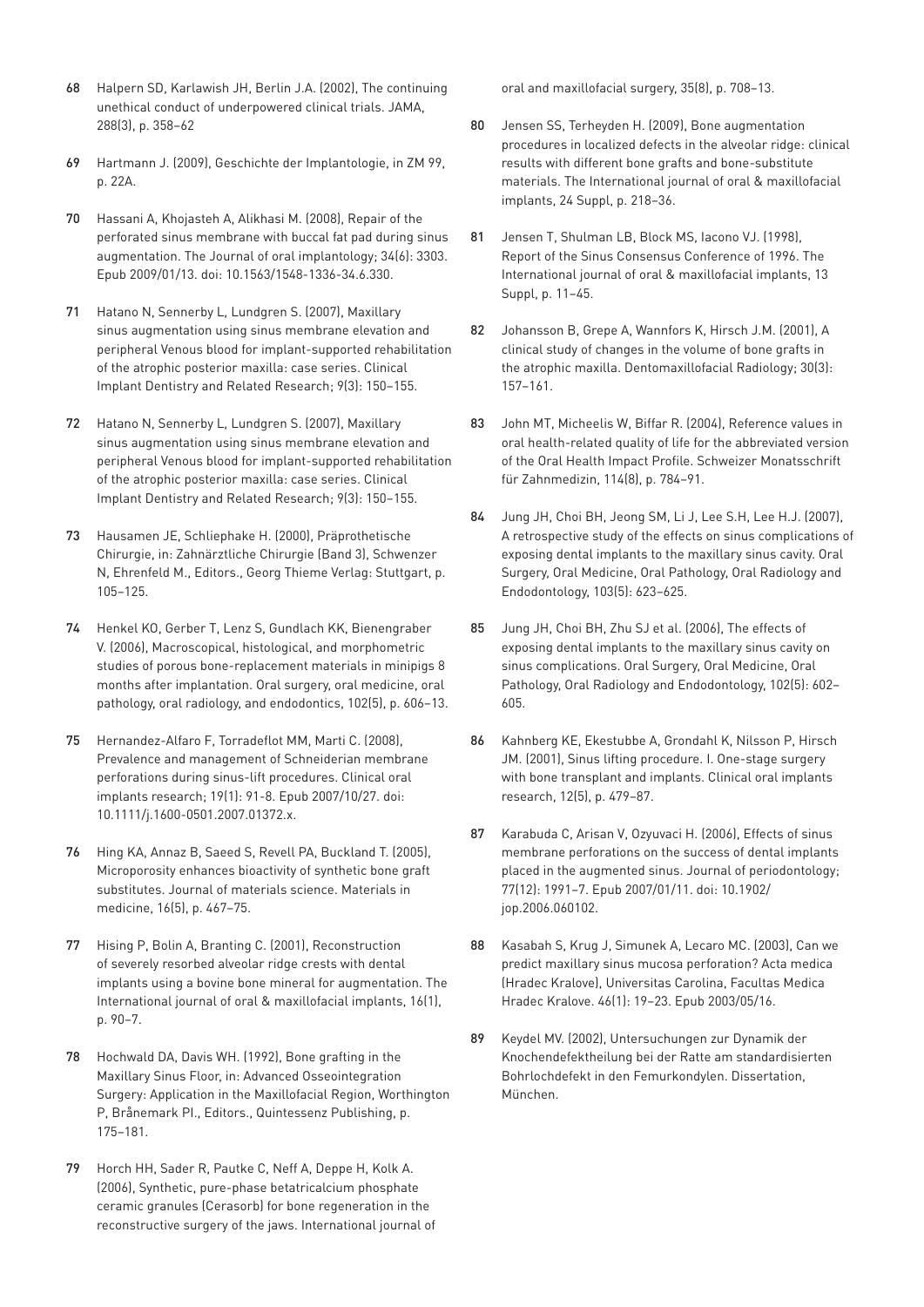- 90 [Khachatryan L, Khachatryan G, Hakobyan G, Khachatryan](https://www.ncbi.nlm.nih.gov/pubmed/?term=31080051)  [A. \(2019\), Simultaneous endoscopic endonasal sinus](https://www.ncbi.nlm.nih.gov/pubmed/?term=31080051)  [surgery and sinus augmentation with immediate implant](https://www.ncbi.nlm.nih.gov/pubmed/?term=31080051)  [placement: A retrospective clinical study of 23 patients.,](https://www.ncbi.nlm.nih.gov/pubmed/?term=31080051)  [J Craniomaxillofac Surg. 2019 Apr 19. pii: S1010-](https://www.ncbi.nlm.nih.gov/pubmed/?term=31080051) [5182\(18\)31153-3. doi: 10.1016/j.jcms.2019.04.004.](https://www.ncbi.nlm.nih.gov/pubmed/?term=31080051)
- 91 Khoury F. (1999), Augmentation of the sinus floor with [mandibular bone block and simultaneous implantation: a](https://www.ncbi.nlm.nih.gov/pubmed/?term=10453672)  [6-year clinical investigation. The International journal of oral;](https://www.ncbi.nlm.nih.gov/pubmed/?term=10453672)  [maxillofacial implants; 14\(4\): 557–64. Epub 1999/08/24.](https://www.ncbi.nlm.nih.gov/pubmed/?term=10453672)
- 92 [Kim DY, Itoh Y, Kang TH. \(2010\), Evaluation of the](https://www.ncbi.nlm.nih.gov/pubmed/?term=20586782)  [Effectiveness of a Water Lift System in the Sinus Membrane-](https://www.ncbi.nlm.nih.gov/pubmed/?term=20586782)[Lifting Operation as a Sinus Surgical Instrument. Clinical](https://www.ncbi.nlm.nih.gov/pubmed/?term=20586782)  [implant dentistry and related research. Epub 2010/07/01. doi:](https://www.ncbi.nlm.nih.gov/pubmed/?term=20586782)  [10.1111/j.1708-8208.2010.00292.x.](https://www.ncbi.nlm.nih.gov/pubmed/?term=20586782)
- 93 Kim HR, Choi BH, Xuan F, Jeong SM. (2010), The use of autologous venous blood for maxillary sinus floor augmentation in conjunction with sinus membrane elevation: an experimental study. Clinical Oral Implants Research.; 21(3): 346–349.
- 94 Kim MJ, Jung UW, Kim CS et al. (2006), Maxillary sinus septa: prevalence, height, location, and morphology. A reformatted computed tomography scan analysis. Journal of Periodontology; 77(5): 903–908.
- 95 Kirsch A, Ackermann KL et al. (1999), Sinus Grafting with porous hydroxyapatite, in: The sinus bone graft, Jensen O.T, Editor., Quintessence, Chicago, p. 79–94.
- 96 Koeck B, Ackermann KL. (2005), Implantologie, Elsevier, Urban & Fischer.
- 97 Köhli M. (2009), Erstes easy-graft™ Experten Meeting in Zürich. Press release, 2009. unter: http://www.zahnarztfriedrich.com/images/easy\_graft.pdf. (Stand: 13.02.2013)
- 98 [Kolerman R, Moses O, Artzi Z, Barnea E, Tal H. \(2011\),](https://www.ncbi.nlm.nih.gov/pubmed/?term=20731587)  [Maxillary sinus augmentation by the crestal core elevation](https://www.ncbi.nlm.nih.gov/pubmed/?term=20731587)  [technique. Journal of periodontology; 82\(1\): 41–51. Epub](https://www.ncbi.nlm.nih.gov/pubmed/?term=20731587)  [2010/08/25. doi: 10.1902/jop.2010.090682.](https://www.ncbi.nlm.nih.gov/pubmed/?term=20731587)
- 99 Kolk A, Handschel J, Drescher W, Rothamel D, Kloss F, Blessmann M, Smeets R. (2012), Current trends and future perspectives of bone substitute materials – from space holders to innovative biomaterials. Journal of Cranio-Maxillo-Facial Surgery, 40(8), p. 706-18. doi: 10.1016/j. jcms.2012.01.002
- 100 Kotsovilis S, Fourmousis I, Karoussis IK, Bamia C. (2009), A systematic review and meta-analysis on the effect of implant length on the survival of rough-surface dental implants. Journal of periodontology, 80(11), p. 1700–18.
- 101 Krennmair G, Ulm CW, Lugmayr H, Solar P. (1999), The incidence, location, and height of maxillary sinus septa in the edentulous and dentate maxilla. Journal of Oral and Maxillofacial Surgery; 57(6): 667–672.
- 102 Kulak CA, Dempster DW. (2010), Bone histomorphometry: a concise review for endocrinologists and clinicians. Arquivos brasileiros de endocrinologia e metabologia, 54(2), p. 87–98.
- 103 [Kumar M, Chopra S, Das D, Gupta M, Memoalia J, Verma](https://www.ncbi.nlm.nih.gov/pubmed/?term=30693230)  [G. \(2018\), Direct Maxillary Sinus Floor Augmentation for](https://www.ncbi.nlm.nih.gov/pubmed/?term=30693230)  [Simultaneous Dental Implant Placement., Ann Maxillofac](https://www.ncbi.nlm.nih.gov/pubmed/?term=30693230)  [Surg. 2018 Jul-Dec; 8\(2\): 188-192. doi: 10.4103/ams.](https://www.ncbi.nlm.nih.gov/pubmed/?term=30693230) [ams\\_168\\_18., PMID: 30693230](https://www.ncbi.nlm.nih.gov/pubmed/?term=30693230)
- 104 Laiblin C, Jaeschke G. (1979), Clinical chemistry examinations of bone and muscle metabolism under stress in the Gottingen miniature pig – an experimental study. Berliner und Münchener tierärztliche Wochenschrift, 92(6), p. 124–8.
- 105 Lan Levengood SK, Polak SJ, Poellmann MJ, Hoelzle DJ, Maki AJ, Clark SG, Wagoner Johnson A.J. (2010), The effect of BMP-2 on micro- and macroscale osteointegration of biphasic calcium phosphate scaffolds with multiscale porosity. Acta biomaterialia, 6(8), p. 3283–91.
- 106 Leblebicioglu B, Ersanli S, Karabuda C, Tosun T, Gokdeniz H. Radiographic evaluation of dental implants placed using an osteotome technique. Journal of Periodontology. 2005; 76(3): 385–390.
- 107 Lee J, Susin C, Rodriguez NA, de Stefano J, Prasad HS, Buxton AN, Wikesjo UM. (2013), Sinus augmentation using rhBMP-2/ACS in a mini-pig model: relative efficacy of autogenous fresh particulate iliac bone grafts. Clinical oral implants research, 24(5), p. 497–504.
- 108 LeGeros RZ. (1988), Calcium phosphate materials in restorative dentistry: a review. Adv Dent Res, 2(1), p. 164–80.
- 109 Lehmann KM, Hellwig E, Wenz H.J. (2012), Zahnärztliche Propädeutik: Einführung in die Zahnheilkunde, Deutscher Zahnärzte-Verlag.
- 110 Lekholm U, Wannfors K, Isaksson S, Adielsson B. (1999), Oral implants in combination with bone grafts. A 3-year retrospective multicenter study using the Brånemark implant system. International journal of oral and maxillofacial surgery, 28(3), p. 181–7.
- 111 Lekholm U, Zarb GA. (1985), Patient selection and preparation, in: Tissue Integrated Protheses Osseointegration in Clinical Dentistry, Brånemark P.I, Zarb G.A, Albrektsson T., Editors., Quintessence Publishing: Chicago, p. 199–209.
- 112 Lin IC, Gonzalez AM, Chang HJ, Kao SY, Chen TW. (2011), A 5-year follow-up of 80 implants in 44 patients placed immediately after the lateral trap-door window procedure to accomplish maxillary sinus elevation without bone grafting. The International Journal of Oral & Maxillofacial Implants; 26(5): 1079–1086.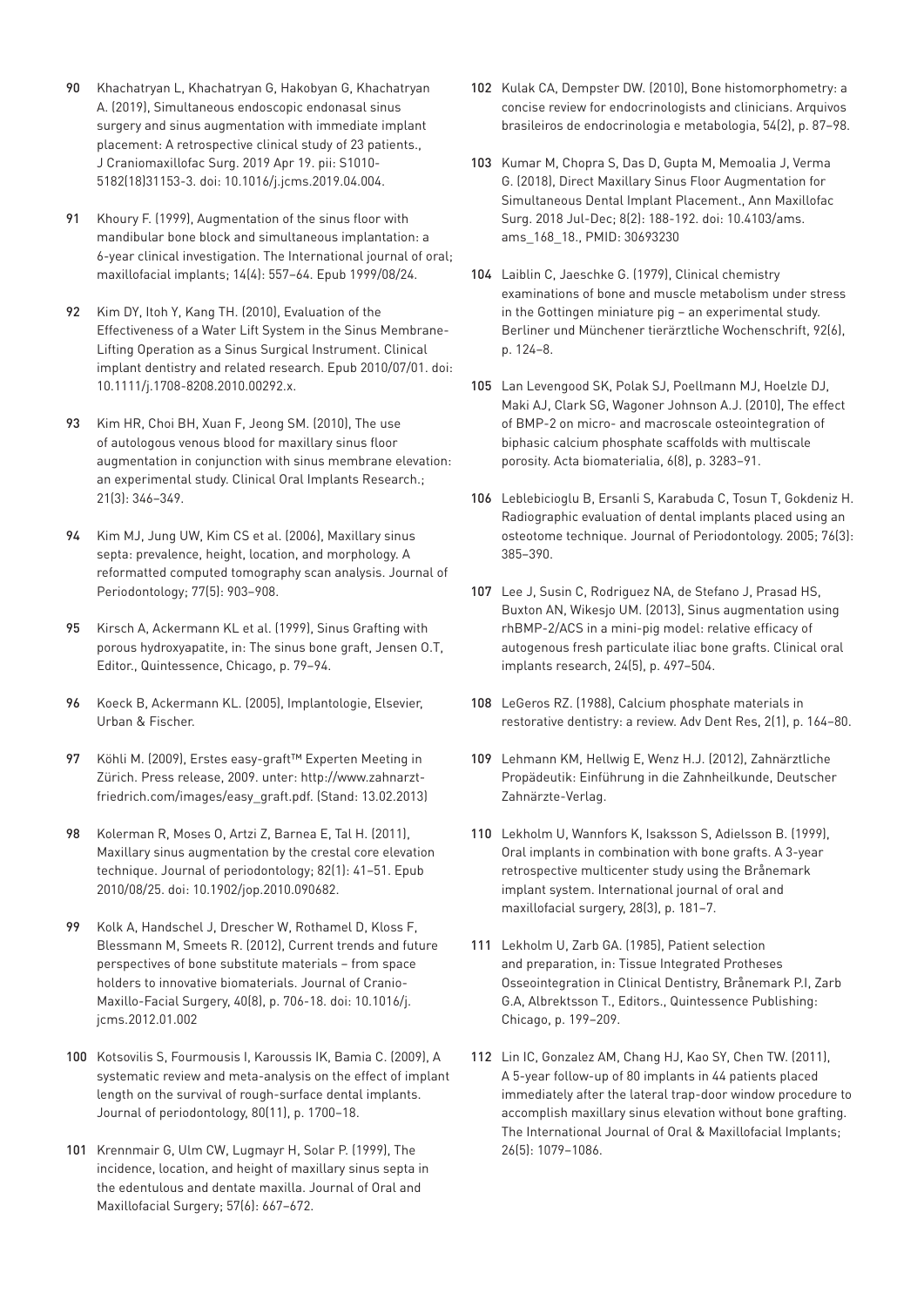- 113 Listl S, Faggion CM. (2010), An economic evaluation of different sinus lift techniques. In: Journal of Clinical Periodontology. Band 37, Nummer 8, S. 777–787, ISSN 1600-051X. doi: 10.1111/j.1600-051X.2010.01577.x. PMID [20546083.](https://www.ncbi.nlm.nih.gov/pubmed/?term=20546083)
- 114 [López-Quiles J, Melero-Alarcón C, Cano-Duran JA,](https://www.ncbi.nlm.nih.gov/pubmed/?term=30954148)  [Sánchez-Martínez-Sauceda EI. Ortega R. \(2018\), Maxillary](https://www.ncbi.nlm.nih.gov/pubmed/?term=30954148)  [sinus balloon lifting and deferred implantation of 50](https://www.ncbi.nlm.nih.gov/pubmed/?term=30954148)  [osseointegrated implants: a prospective, observational, non](https://www.ncbi.nlm.nih.gov/pubmed/?term=30954148)[controlled study., Int J Oral Maxillofac Surg. 2018 Oct; 47\(10\):](https://www.ncbi.nlm.nih.gov/pubmed/?term=30954148)  [1343-1349. doi: 10.1016/j.ijom.2018.04.014. Epub 2018 May](https://www.ncbi.nlm.nih.gov/pubmed/?term=30954148)  [24., PMID: 30954148](https://www.ncbi.nlm.nih.gov/pubmed/?term=30954148)
- 115 [Lozada JL, Goodacre C, Al-Ardah AJ, Garbacea A. \(2011\),](https://www.ncbi.nlm.nih.gov/pubmed/?term=21356405)  [Lateral and crestal bone planing antrostomy: a simplified](https://www.ncbi.nlm.nih.gov/pubmed/?term=21356405)  [surgical procedure to reduce the incidence of membrane](https://www.ncbi.nlm.nih.gov/pubmed/?term=21356405)  [perforation during maxillary sinus augmentation procedures.](https://www.ncbi.nlm.nih.gov/pubmed/?term=21356405)  [J Prosthet Dent; 105\(3\): 147-53. Epub 2011/03/02. doi:](https://www.ncbi.nlm.nih.gov/pubmed/?term=21356405)  [10.1016/s0022-3913\(11\)60020-6.](https://www.ncbi.nlm.nih.gov/pubmed/?term=21356405)
- 116 Lundgren S, Andersson S, Gualini F, Sennerby L. (2004), Bone reformation with sinus membrane elevation: a new surgical technique for maxillary sinus floor augmentation. Clinical Implant Dentistry and Related Research.; 6(3): 165–173.
- 117 Lundgren S, Andersson S, Sennerby L. (2003), Spontaneous bone formation in the maxillary sinus after removal of a cyst: coincidence or consequence? Clinical Implant Dentistry and Related Research; 5(2): 78–81.
- 118 Mai R, Reinsdorf A, Pilling E, Lauer G, Gelinsky M, Eckelt U. (2005), Custom moldable hydroxyapatite collagen composite for repair of osseous defects. Mund-, Kiefer- und Gesichtschirurgie: MKG, 9(1), p. 12–7.
- 119 [Mardinger O, Abba M, Hirshberg A, Schwartz-Arad D.](https://www.ncbi.nlm.nih.gov/pubmed/?term=17629462)  [\(2007\), Prevalence, diameter and course of the maxillary](https://www.ncbi.nlm.nih.gov/pubmed/?term=17629462)  [intraosseous vascular canal with relation to sinus](https://www.ncbi.nlm.nih.gov/pubmed/?term=17629462)  [augmentation procedure: a radiographic study. International](https://www.ncbi.nlm.nih.gov/pubmed/?term=17629462)  [journal of oral and maxillofacial surgery; 36\(8\): 735–8. Epub](https://www.ncbi.nlm.nih.gov/pubmed/?term=17629462)  [2007/07/17. doi: 10.1016/j.ijom.2007.05.005.](https://www.ncbi.nlm.nih.gov/pubmed/?term=17629462)
- 120 Marx RE, Carlson ER, Eichstaedt RM, Schimmele SR, Strauss JE, Georgeff KR. (1998), Platelet-rich plasma: growth factor enhancement for bone grafts. Oral Surgery, Oral Medicine, Oral Pathology, Oral Radiology, and Endodontics.; 85(6): 638–646.
- 121 Marx RE. (2006), Commentary on: Bone regeneration in standardized bone defects with autografts or bone substitutes in combination with platelet concentrate: a histologic and histomorphometric study in the mandibles of minipigs. The International journal of oral & maxillofacial implants, 21(2), p. 190–1; discussion 191–2.
- 122 Del Fabbro M<sup>1</sup>, Rosano G, Taschieri S. Implant survival rates [after maxillary sinus augmentation. An updated systematic](https://www.ncbi.nlm.nih.gov/pubmed/19049518)  [review. J Osteol Biomat; 1\(2\): 69–79.](https://www.ncbi.nlm.nih.gov/pubmed/19049518)
- 123 McAllister BS, Haghighat K. (2007), Bone augmentation techniques. Journal of periodontology, 78(3), p. 377–96.
- 124 Misch CE. (2008), Bone density: A key determinant in treatment planning. in: Contemporary Implant Dentistry (3rd edition), Misch C., Editor., Published: Mosby – St. Louis, p. 130–146.
- 125 Moher D, Dulberg CS, Wells GA. (1994), Statistical power, sample size, and their reporting in randomized controlled trials. JAMA, 272(2), p. 122–4.
- 126 Mosekilde L, Kragstrup J, Richards A. (1987), Compressive strength, ash weight, and volume of vertebral trabecular bone in experimental fluorosis in pigs. Calcified tissue international, 40(6), p. 318–22.
- 127 Mosekilde L, Weisbrode SE, Safron JA, Stills HF, Jankowsky ML, Ebert D.C. (1993), Calciumrestricted ovariectomized Sinclair S-1 minipigs: an animal model of osteopenia and trabecular plate perforation. Bone, 14(3), p. 379–82.
- 128 Nedir R, Nurdin N, Khoury P, Perneger T, Hage ME, Bernard JP, Bischof M. (2013), Osteotome sinus floor elevation with and without grafting material in the severely atrophic maxilla. A 1-year prospective randomized controlled study. Clinical oral implants research, 24(11), p. 1257–64.
- 129 Nedjat A, Bernard JP, Statistische Analyse von 184 Implantaten während des CITC Curriculums 2018 mit dem MIMI-Verfahren. Noch nicht veröffentlicht
- 130 Nedjat A. (04.05.2019), Vortrag: Der interne, direkte Sinuslift – minimalinvasiv in Verona 'Giornate Veronesi' und 13. Europa-Symposium des BDIZ EDI
- 131 Nedjat A. (2016), Vortrag: Der interne, direkte Sinuslift, Vortrag in , Euro Implanto' in Nizza/Frankreich
- 132 Neukam FW, Buser D. (1996), Implantate bei unzureichendem Knochenangebot, in: Praxis der Zahnheilkunde (Band 13), Implantologie, Koeck B, Wagner W., Editors., Urban & Schwarzenberg: Wien-München-Baltimore, p. 179–218.
- 133 Neukam FW, Hausamen JE, Scheller H. (1989), Possiblities and limitations of implantology in older patients. Deutsche zahnärztliche Zeitschrift, 44(7), p. 490–2.
- 134 Neukam FW, Schultze-Mosgau S. (2004), Implantate bei ausgedehnten Knochendefiziten. in: Praxis der Zahnheilkunde (Band 13), Implantologie, Koeck W, Wagner W., Editors., Urban & Schwarzenberg: München, p. 184–228.
- 135 Palma VC, Magro-Filho O, De Oliveira JA, Lundgren S, Salata LA, Sennerby L. (2006), Bone reformation and implant integration following maxillary sinus membrane elevation: an experimental study in primates. Clinical Implant Dentistry and Related Research; 8(1): 11–24.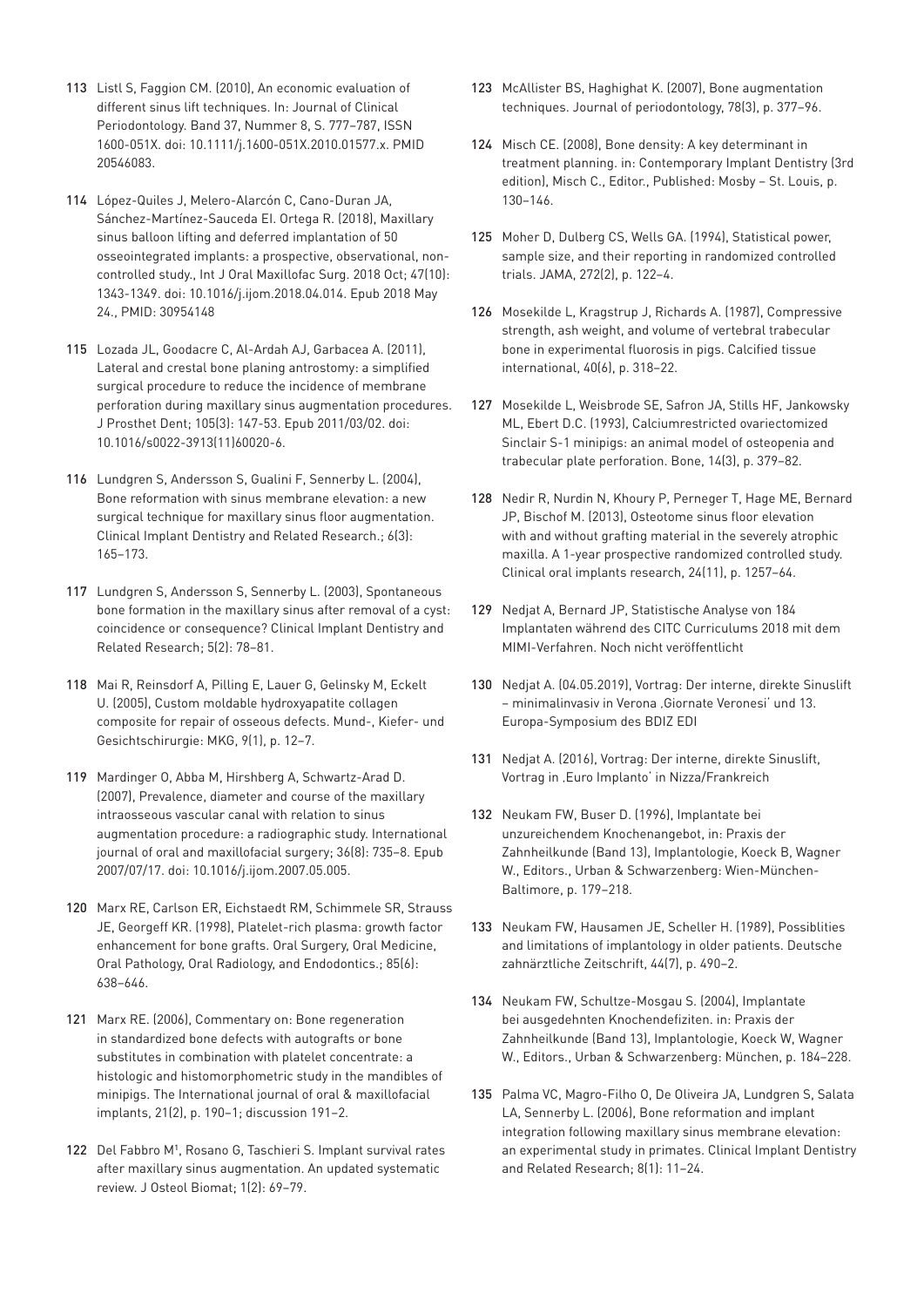- 136 [Passuti N, Daculsi G, Rogez JM, Martin S, Bainvel J.V. \(1989\),](https://www.ncbi.nlm.nih.gov/pubmed/2805476)  [Macroporous calcium phosphate ceramic performance](https://www.ncbi.nlm.nih.gov/pubmed/2805476)  [in human spine fusion. Clinical orthopaedics and related](https://www.ncbi.nlm.nih.gov/pubmed/2805476)  [research, \(248\), p. 169–76.](https://www.ncbi.nlm.nih.gov/pubmed/2805476)
- 137 [Pearce AI, Richards RG, Milz S, Schneider E, Pearce SG.](https://www.ncbi.nlm.nih.gov/pubmed/17334975)  [\(2007\), Animal models for implant biomaterial research in](https://www.ncbi.nlm.nih.gov/pubmed/17334975)  [bone: a review. European cells & materials, 13, p. 1–10.](https://www.ncbi.nlm.nih.gov/pubmed/17334975)
- 138 [Peleg M, Mazor Z, Chaushu G, Garg AK. \(1998\), Sinus floor](https://www.ncbi.nlm.nih.gov/pubmed/9926770)  [augmentation with simultaneous implant placement in the](https://www.ncbi.nlm.nih.gov/pubmed/9926770)  [severely atrophic maxilla. Journal of periodontology, 69\(12\),](https://www.ncbi.nlm.nih.gov/pubmed/9926770)  [p. 1397–403.](https://www.ncbi.nlm.nih.gov/pubmed/9926770)
- 139 [Pikos MA. \(1999\), Block autografts for localized ridge](https://www.ncbi.nlm.nih.gov/pubmed/10709474)  [augmentation: Part I. The posterior maxilla. Implant](https://www.ncbi.nlm.nih.gov/pubmed/10709474)  [dentistry, 8\(3\), p. 279–85.](https://www.ncbi.nlm.nih.gov/pubmed/10709474)
- 140 [Pikos MA. \(1999\), Maxillary sinus membrane repair: report](https://www.ncbi.nlm.nih.gov/pubmed/?term=10356454)  [of a technique for large perforations. Implant dentistry; 8\(1\):](https://www.ncbi.nlm.nih.gov/pubmed/?term=10356454)  [29-34. Epub 1999/06/05.](https://www.ncbi.nlm.nih.gov/pubmed/?term=10356454)
- 141 [Pikos MA. \(2008\), Maxillary sinus membrane repair: update](https://www.ncbi.nlm.nih.gov/pubmed/?term=18332755)  [on technique for large and complete perforations. Implant](https://www.ncbi.nlm.nih.gov/pubmed/?term=18332755)  [dentistry; 17\(1\): 24-31. Epub 2008/03/12. doi: 10.1097/](https://www.ncbi.nlm.nih.gov/pubmed/?term=18332755) [ID.0b013e318166d934.](https://www.ncbi.nlm.nih.gov/pubmed/?term=18332755)
- 142 Pjetursson BE, Rast C, Bragger U, Schmidlin K, Zwahlen M, Lang N.P. (2009), Maxillary sinus floor elevation using the (transalveolar) osteotome technique with or without grafting material. Part I: Implant survival and patients' perception. Clinical oral implants research, 20(7), p. 667–76.
- 143 [Proussaefs P, Lozada J, Kim J, Rohrer M.D. \(2004\), Repair of](https://www.ncbi.nlm.nih.gov/pubmed/?term=15214227)  [the perforated sinus membrane with a resorbable collagen](https://www.ncbi.nlm.nih.gov/pubmed/?term=15214227)  [membrane: a human study. The International journal of oral;](https://www.ncbi.nlm.nih.gov/pubmed/?term=15214227)  [maxillofacial implants; 19\(3\): 413-20. Epub 2004/06/25.](https://www.ncbi.nlm.nih.gov/pubmed/?term=15214227)
- 144 [Proussaefs P, Lozada J, Kim J. \(2003\), Effects of sealing](https://www.ncbi.nlm.nih.gov/pubmed/?term=14620686)  [the perforated sinus membrane with a resorbable collagen](https://www.ncbi.nlm.nih.gov/pubmed/?term=14620686)  [membrane: a pilot study in humans. The Journal of](https://www.ncbi.nlm.nih.gov/pubmed/?term=14620686)  [oral implantology; 29\(5\): 235–41. Epub 2003/11/19. doi:](https://www.ncbi.nlm.nih.gov/pubmed/?term=14620686)  10.1563/15481336(2003)029< 0235: EOSTPS&qt; 2.3.CO; 2.
- 145 Proussaefs P, Lozada J. (2003), The "Loma Linda pouch": a [technique for repairing the perforated sinus membrane. The](https://www.ncbi.nlm.nih.gov/pubmed/?term=14703763)  [International journal of periodontics; restorative dentistry;](https://www.ncbi.nlm.nih.gov/pubmed/?term=14703763)  [23\(6\): 593–7. Epub 2004/01/06.](https://www.ncbi.nlm.nih.gov/pubmed/?term=14703763)
- 146 [Raghoebar GM, Onclin P, Boven GC, Vissink A, Meijer HJA.](https://www.ncbi.nlm.nih.gov/pubmed/30624789)  [\(2019\), Long-term effectiveness of maxillary sinus floor](https://www.ncbi.nlm.nih.gov/pubmed/30624789)  [augmentation A systematic review and meta-analysis., J](https://www.ncbi.nlm.nih.gov/pubmed/30624789)  [Clin Periodontol. 2019 Jan 9. doi: 10.1111/jcpe.13055., PMID:](https://www.ncbi.nlm.nih.gov/pubmed/30624789)  [30624789](https://www.ncbi.nlm.nih.gov/pubmed/30624789)
- 147 [Raghoebar GM, Timmenga NM, Reintsema H, Stegenga B,](https://www.ncbi.nlm.nih.gov/pubmed/11359486)  [Vissink A. \(2001\), Maxillary bone grafting for insertion of](https://www.ncbi.nlm.nih.gov/pubmed/11359486)  [endosseous implants: results after 12–124 months. Clinical](https://www.ncbi.nlm.nih.gov/pubmed/11359486)  [oral implants research, 12\(3\), p. 279–86.](https://www.ncbi.nlm.nih.gov/pubmed/11359486)
- 148 [Ragucci GM, Elnayef B, Suárez-López Del Amo F, Wang HL,](https://www.ncbi.nlm.nih.gov/pubmed/?term=30719578)  [Hernández-Alfaro F, Gargallo-Albiol J. \(2019\), Influence of](https://www.ncbi.nlm.nih.gov/pubmed/?term=30719578)

[exposing dental implants into the sinus cavity on survival and](https://www.ncbi.nlm.nih.gov/pubmed/?term=30719578)  [complications rate: a systematic review., Int J Implant Dent.](https://www.ncbi.nlm.nih.gov/pubmed/?term=30719578)  [2019 Feb 5; 5\(1\): 6. doi: 10.1186/s40729-019-0157-7. Review.,](https://www.ncbi.nlm.nih.gov/pubmed/?term=30719578)  [PMID: 30719578](https://www.ncbi.nlm.nih.gov/pubmed/?term=30719578)

- 149 [Rajkumar GC, Aher V, Ramaiya S, Manjunath GS, Kumar](https://www.ncbi.nlm.nih.gov/pubmed/23527355)  [DV. \(2013\), Implant placement in the atrophic posterior](https://www.ncbi.nlm.nih.gov/pubmed/23527355)  [maxilla with sinus elevation without bone grafting: a 2-year](https://www.ncbi.nlm.nih.gov/pubmed/23527355)  [prospective study. The International journal of oral &](https://www.ncbi.nlm.nih.gov/pubmed/23527355)  [maxillofacial implants, 28\(2\), p. 526–30.](https://www.ncbi.nlm.nih.gov/pubmed/23527355)
- 150 [Roberts WE. \(1988\), Bone tissue interface. Journal of dental](https://www.ncbi.nlm.nih.gov/pubmed/3057027)  [education, 52\(12\), p. 804–9.](https://www.ncbi.nlm.nih.gov/pubmed/3057027)
- 151 [Roldan JC, Jepsen S, Schmidt C, Knuppel H, Rueger DC,](https://www.ncbi.nlm.nih.gov/pubmed/15533133)  [Acil Y, Terheyden H. \(2004\), Sinus floor augmentation with](https://www.ncbi.nlm.nih.gov/pubmed/15533133)  [simultaneous placement of dental implants in the presence](https://www.ncbi.nlm.nih.gov/pubmed/15533133)  [of platelet-rich plasma or recombinant human bone](https://www.ncbi.nlm.nih.gov/pubmed/15533133)  [morphogenetic protein-7. Clinical oral implants research,](https://www.ncbi.nlm.nih.gov/pubmed/15533133)  [15\(6\), p. 716–23.](https://www.ncbi.nlm.nih.gov/pubmed/15533133)
- 152 [Romero-Millán JJ, Aizcorbe-Vicente J, Peñarrocha-Diago M,](https://www.ncbi.nlm.nih.gov/pubmed/?term=30807622)  [Galindo-Moreno P, Canullo L, Peñarrocha-Oltra D. \(2019\),](https://www.ncbi.nlm.nih.gov/pubmed/?term=30807622)  [Implants in the Posterior Maxilla: Open Sinus Lift Versus](https://www.ncbi.nlm.nih.gov/pubmed/?term=30807622)  [Conventional Implant Placement. A Systematic Review.,](https://www.ncbi.nlm.nih.gov/pubmed/?term=30807622)  [Int J Oral Maxillofac Implants. 2019 Feb 26. doi: 10.11607/](https://www.ncbi.nlm.nih.gov/pubmed/?term=30807622) [jomi.7274, PMID: 30807622](https://www.ncbi.nlm.nih.gov/pubmed/?term=30807622)
- 153 [Rosano G, Taschieri S, Gaudy JF, Lesmes D, Del Fabbro](https://www.ncbi.nlm.nih.gov/pubmed/?term=20231050)  [M. \(2010\), Maxillary sinus septa: a cadaveric study.](https://www.ncbi.nlm.nih.gov/pubmed/?term=20231050)  [Journal of oral and maxillofacial surgery: official journal](https://www.ncbi.nlm.nih.gov/pubmed/?term=20231050)  [of the American Association of Oral and Maxillofacial](https://www.ncbi.nlm.nih.gov/pubmed/?term=20231050)  [Surgeons; 68\(6\): 1360–4. Epub 2010/03/17. doi: 10.1016/j.](https://www.ncbi.nlm.nih.gov/pubmed/?term=20231050) [joms.2009.07.069.](https://www.ncbi.nlm.nih.gov/pubmed/?term=20231050)
- 154 [Ruffieux K, Köhli M. MK. \(2010\), Knochenaufbau,](https://www.implantis.eu/knochenaufbau-easy-graft-1731.html)  [Eigenverlag: DS Dental.](https://www.implantis.eu/knochenaufbau-easy-graft-1731.html)
- 155 [Saadoun AP, LeGall MG. \(1992\), Clinical results and](https://www.ncbi.nlm.nih.gov/pubmed/9051940)  [guidelines on Steri-Oss endosseous implants. The](https://www.ncbi.nlm.nih.gov/pubmed/9051940)  [International journal of periodontics & restorative dentistry,](https://www.ncbi.nlm.nih.gov/pubmed/9051940)  [12\(6\), p. 486–95.](https://www.ncbi.nlm.nih.gov/pubmed/9051940)
- 156 [Sakkas A, Konstantinidis I, Winter K, Schramm A, Wilde F.](https://www.ncbi.nlm.nih.gov/pubmed/?term=26955510)  [\(2016\), Effect of Schneiderian membrane perforation on](https://www.ncbi.nlm.nih.gov/pubmed/?term=26955510)  [sinus lift graft outcome using two different donor sites:](https://www.ncbi.nlm.nih.gov/pubmed/?term=26955510)  [a retrospective study of 105 maxillary sinus elevation](https://www.ncbi.nlm.nih.gov/pubmed/?term=26955510)  [procedures, GMS Interdiscip Plast Reconstr Surg DGPW.](https://www.ncbi.nlm.nih.gov/pubmed/?term=26955510)  [2016 Mar 2; 5: Doc11. doi: 10.3205/iprs000090. eCollection](https://www.ncbi.nlm.nih.gov/pubmed/?term=26955510)  [2016., PMID: 26955510](https://www.ncbi.nlm.nih.gov/pubmed/?term=26955510)
- 157 [Sauerbier S, Rickert D, Gutwald R, Nagursky H, Oshima T,](https://www.ncbi.nlm.nih.gov/pubmed/?term=21529247)  [Xavier SP et al. \(2011\), Bone marrow concentrate and bovine](https://www.ncbi.nlm.nih.gov/pubmed/?term=21529247)  [bone mineral for sinus floor augmentation: a controlled,](https://www.ncbi.nlm.nih.gov/pubmed/?term=21529247)  [randomized, single-blinded clinical and histological trial](https://www.ncbi.nlm.nih.gov/pubmed/?term=21529247)[per-protocol analysis. Tissue engineering Part A.; 17\(17–18\):](https://www.ncbi.nlm.nih.gov/pubmed/?term=21529247)  [2187–97. Epub 2011/05/03. doi: 10.1089/ten.TEA.2010.0516.](https://www.ncbi.nlm.nih.gov/pubmed/?term=21529247)
- 158 [Schilli W, Krekeler G. \(1984\), Endosseous implants an](https://www.ncbi.nlm.nih.gov/pubmed/6592756)  [alternative to conventional preprosthetic surgery? Schweizer](https://www.ncbi.nlm.nih.gov/pubmed/6592756)  [Monatsschrift für Zahnmedizin, 94\(8\), p. 688–94.](https://www.ncbi.nlm.nih.gov/pubmed/6592756)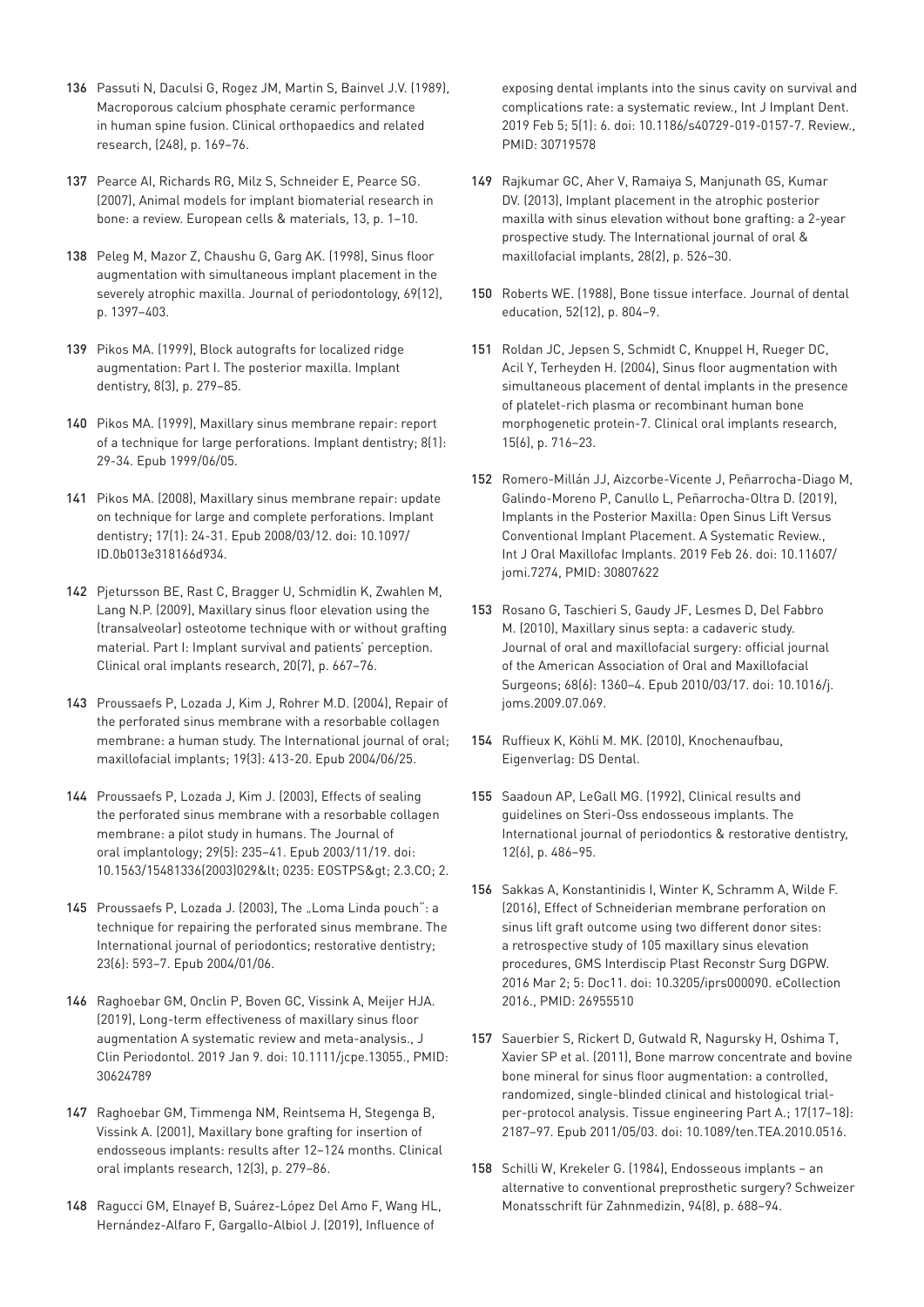- 159 Schlehhuber C. (1999), Untersuchungen zur Kieferhöhlenschleimhaut am Humanpräparat. Ludwig-Maximilians Universität München, p. 1–46.
- 160 [Schliephake H, Neukam FW, Wichmann M. \(1997\), Survival](https://www.ncbi.nlm.nih.gov/pubmed/9371112)  [analysis of endosseous implants in bone grafts used for the](https://www.ncbi.nlm.nih.gov/pubmed/9371112)  [treatment of severe alveolar ridge atrophy. Journal of oral](https://www.ncbi.nlm.nih.gov/pubmed/9371112)  [and maxillofacial surgery, 55\(11\), p. 1227–33; discussion](https://www.ncbi.nlm.nih.gov/pubmed/9371112)  [1233–4.](https://www.ncbi.nlm.nih.gov/pubmed/9371112)
- 161 [Schmelzeisen R, Gutwald R, Oshima T, Nagursky H, Vogeler](https://www.ncbi.nlm.nih.gov/pubmed/?term=20678831)  [M, Sauerbier S. \(2011\), Making bone II: maxillary sinus](https://www.ncbi.nlm.nih.gov/pubmed/?term=20678831)  [augmentation with mononuclear cells-case report with a](https://www.ncbi.nlm.nih.gov/pubmed/?term=20678831)  [new clinical method. The British journal of oral; maxillofacial](https://www.ncbi.nlm.nih.gov/pubmed/?term=20678831)  [surgery; 49\(6\): 480-2. Epub 2010/08/04. doi: 10.1016/j.](https://www.ncbi.nlm.nih.gov/pubmed/?term=20678831) [bjoms.2010.06.020.](https://www.ncbi.nlm.nih.gov/pubmed/?term=20678831)
- 162 [Schmidmaier G, Wildemann B, Bail H, Lucke M, Fuchs](https://www.ncbi.nlm.nih.gov/pubmed/11336914)  [T, Stemberger A, Raschke M. \(2001\), Local application of](https://www.ncbi.nlm.nih.gov/pubmed/11336914)  [growth factors \(insulin-like growth factor-1 and transforming](https://www.ncbi.nlm.nih.gov/pubmed/11336914)  [growth factor-beta1\) from a biodegradable poly \(D, L-lactide\)](https://www.ncbi.nlm.nih.gov/pubmed/11336914)  [coating of osteosynthetic implants accelerates fracture](https://www.ncbi.nlm.nih.gov/pubmed/11336914)  [healing in rats. Bone, 28\(4\), p. 341–50.](https://www.ncbi.nlm.nih.gov/pubmed/11336914)
- 163 [Seoane J, Lopez-Nino J, Garcia-Caballero L, Seoane-](https://www.ncbi.nlm.nih.gov/pubmed/?term=22376212)[Romero JM, Tomas I, VarelaCentelles P. \(2012\), Membrane](https://www.ncbi.nlm.nih.gov/pubmed/?term=22376212)  [Perforation in Sinus Floor Elevation – Piezoelectric Device](https://www.ncbi.nlm.nih.gov/pubmed/?term=22376212)  [versus Conventional Rotary Instruments for Osteotomy: An](https://www.ncbi.nlm.nih.gov/pubmed/?term=22376212)  [Experimental Study. Clinical implant dentistry and related](https://www.ncbi.nlm.nih.gov/pubmed/?term=22376212)  [research., Epub 2012/03/02. doi: 10.1111/j.17088208.2012.0](https://www.ncbi.nlm.nih.gov/pubmed/?term=22376212) [0447.x.](https://www.ncbi.nlm.nih.gov/pubmed/?term=22376212)
- 164 [Shlomi B, Horowitz I, Kahn A, Dobriyan A, Chaushu G.](https://www.ncbi.nlm.nih.gov/pubmed/?term=15346754)  [\(2004\), The effect of sinus membrane perforation and repair](https://www.ncbi.nlm.nih.gov/pubmed/?term=15346754)  [with Lambone on the outcome of maxillary sinus floor](https://www.ncbi.nlm.nih.gov/pubmed/?term=15346754)  [augmentation: a radiographic assessment. The International](https://www.ncbi.nlm.nih.gov/pubmed/?term=15346754)  [journal of oral; maxillofacial implants; 19\(4\): 559–62. Epub](https://www.ncbi.nlm.nih.gov/pubmed/?term=15346754)  [2004/09/07.](https://www.ncbi.nlm.nih.gov/pubmed/?term=15346754)
- 165 [Shulman LB, Diskrell TD. \(1997\), Dental Implants: A](https://books.google.de/books?id=bb68wb0R_EAC&pg=PA457&lpg=PA457&dq=Shulman+LB,+Diskrell+TD.+(1997),+Dental+Implants:+A+Historical+Perspective.+in:+Implants+in+Dentistry&source=bl&ots=TC6K5EDFFN&sig=ACfU3U1Nf4Kehy8XMmVlAnWxqRrZUYDIfw&hl=de&sa=X&ved=2ahUKEwi0hs7W3vDjAhUOKFAKHWbZAccQ6AEwAXoECAkQAQ#v=onepage&q=Shulman%20LB%2C%20Diskrell%20TD.%20(1997)%2C%20Dental%20Implants%3A%20A%20Historical%20Perspective.%20in%3A%20Implants%20in%20Dentistry&f=false)  [Historical Perspective. in: Implants in Dentistry, Block M.S,](https://books.google.de/books?id=bb68wb0R_EAC&pg=PA457&lpg=PA457&dq=Shulman+LB,+Diskrell+TD.+(1997),+Dental+Implants:+A+Historical+Perspective.+in:+Implants+in+Dentistry&source=bl&ots=TC6K5EDFFN&sig=ACfU3U1Nf4Kehy8XMmVlAnWxqRrZUYDIfw&hl=de&sa=X&ved=2ahUKEwi0hs7W3vDjAhUOKFAKHWbZAccQ6AEwAXoECAkQAQ#v=onepage&q=Shulman%20LB%2C%20Diskrell%20TD.%20(1997)%2C%20Dental%20Implants%3A%20A%20Historical%20Perspective.%20in%3A%20Implants%20in%20Dentistry&f=false)  [Kent JN, Guerra L.R., Editors. Publisher: W. B. Saunders. p.](https://books.google.de/books?id=bb68wb0R_EAC&pg=PA457&lpg=PA457&dq=Shulman+LB,+Diskrell+TD.+(1997),+Dental+Implants:+A+Historical+Perspective.+in:+Implants+in+Dentistry&source=bl&ots=TC6K5EDFFN&sig=ACfU3U1Nf4Kehy8XMmVlAnWxqRrZUYDIfw&hl=de&sa=X&ved=2ahUKEwi0hs7W3vDjAhUOKFAKHWbZAccQ6AEwAXoECAkQAQ#v=onepage&q=Shulman%20LB%2C%20Diskrell%20TD.%20(1997)%2C%20Dental%20Implants%3A%20A%20Historical%20Perspective.%20in%3A%20Implants%20in%20Dentistry&f=false)  [178ff.](https://books.google.de/books?id=bb68wb0R_EAC&pg=PA457&lpg=PA457&dq=Shulman+LB,+Diskrell+TD.+(1997),+Dental+Implants:+A+Historical+Perspective.+in:+Implants+in+Dentistry&source=bl&ots=TC6K5EDFFN&sig=ACfU3U1Nf4Kehy8XMmVlAnWxqRrZUYDIfw&hl=de&sa=X&ved=2ahUKEwi0hs7W3vDjAhUOKFAKHWbZAccQ6AEwAXoECAkQAQ#v=onepage&q=Shulman%20LB%2C%20Diskrell%20TD.%20(1997)%2C%20Dental%20Implants%3A%20A%20Historical%20Perspective.%20in%3A%20Implants%20in%20Dentistry&f=false)
- 166 [Simunek A, Kopecka D, Cierny M. \(2005\), The use of oxidized](https://www.ncbi.nlm.nih.gov/pubmed/16642660)  [regenerated cellulose \(surgicel\) in closing Schneiderian](https://www.ncbi.nlm.nih.gov/pubmed/16642660)  [membrane tears during the sinus lift procedure. The West](https://www.ncbi.nlm.nih.gov/pubmed/16642660)  [Indian medical journal; 54\(6\): 398–9. Epub 2006/04/29.](https://www.ncbi.nlm.nih.gov/pubmed/16642660)
- 167 [Sohn DS, Kim WS, An KM, Song KJ, Lee JM, Mun YS. \(2010\),](https://www.ncbi.nlm.nih.gov/pubmed/20523182)  [Comparative histomorphometric analysis of maxillary sinus](https://www.ncbi.nlm.nih.gov/pubmed/20523182)  [augmentation with and without bone grafting in rabbit.](https://www.ncbi.nlm.nih.gov/pubmed/20523182)  [Implant dentistry, 19\(3\), p. 259–70.](https://www.ncbi.nlm.nih.gov/pubmed/20523182)
- 168 [Sohn DS, Lee JS, Ahn MR, Shin HI. \(2008\), New bone](https://www.ncbi.nlm.nih.gov/pubmed/18784532)  [formation in the maxillary sinus without bone grafts. Implant](https://www.ncbi.nlm.nih.gov/pubmed/18784532)  [dentistry, 17\(3\), p. 321–31.](https://www.ncbi.nlm.nih.gov/pubmed/18784532)
- 169 [Sohn DS, Lee JS, An KM, Choi BJ. \(2009\), Piezoelectric](https://www.ncbi.nlm.nih.gov/pubmed/?term=20009598)  [internal sinus elevation \(PISE\) technique: a new method for](https://www.ncbi.nlm.nih.gov/pubmed/?term=20009598)  [internal sinus elevation. Implant dentistry; 18\(6\): 458-63.](https://www.ncbi.nlm.nih.gov/pubmed/?term=20009598)  [Epub 2009/12/17. doi: 10.1097/ID.0b013e3181b8e17f.](https://www.ncbi.nlm.nih.gov/pubmed/?term=20009598)
- 170 [Soltan M, Smiler D, Ghostine M, Prasad HS, Rohrer MD.](https://www.ncbi.nlm.nih.gov/pubmed/?term=21613942)  [\(2011\), The crestal approach: antral membrane elevation](https://www.ncbi.nlm.nih.gov/pubmed/?term=21613942)  [via a post graft. Implant dentistry; 20\(3\): e53–60. Epub](https://www.ncbi.nlm.nih.gov/pubmed/?term=21613942)  [2011/05/27. doi: 10.1097/ID.0b013e31821819de.](https://www.ncbi.nlm.nih.gov/pubmed/?term=21613942)
- 171 [Sorni M, Guarinos J, Garcia O, Penarrocha M. \(2005\), Implant](https://www.ncbi.nlm.nih.gov/pubmed/15800467)  [rehabilitation of the atrophic upper jaw: a review of the](https://www.ncbi.nlm.nih.gov/pubmed/15800467)  [literature since 1999. Medicina oral patologia oral y cirugia](https://www.ncbi.nlm.nih.gov/pubmed/15800467)  [bucal, 10 Suppl 1, p. E45–56.](https://www.ncbi.nlm.nih.gov/pubmed/15800467)
- 172 [Spiekermann H, Donath K, Jovanovic S, Richter J. \(1996\),](https://www.buecher.de/shop/operative-zahnheilkunde/implantologie-farbatlanten-der-zahnmedizin-bd-10/spiekermann-hubertus-donath-karl-jovanovic-/products_products/detail/prod_id/05183960/)  [Zukunftsperspektiven, in: Implantologie Farbatlanten der](https://www.buecher.de/shop/operative-zahnheilkunde/implantologie-farbatlanten-der-zahnmedizin-bd-10/spiekermann-hubertus-donath-karl-jovanovic-/products_products/detail/prod_id/05183960/)  [Zahnmedizin \(10\), Rateitschak KH, Spiekermann H, Wolf HF.,](https://www.buecher.de/shop/operative-zahnheilkunde/implantologie-farbatlanten-der-zahnmedizin-bd-10/spiekermann-hubertus-donath-karl-jovanovic-/products_products/detail/prod_id/05183960/)  [Editors., Georg Thieme Verlag: Stuttgart, p. 356–367.](https://www.buecher.de/shop/operative-zahnheilkunde/implantologie-farbatlanten-der-zahnmedizin-bd-10/spiekermann-hubertus-donath-karl-jovanovic-/products_products/detail/prod_id/05183960/)
- 173 [Srouji S, Ben-David D, Lotan R, Riminucci M, Livne E, Bianco](https://www.ncbi.nlm.nih.gov/pubmed/20417057)  [P. \(2010\), The innate osteogenic potential of the maxillary](https://www.ncbi.nlm.nih.gov/pubmed/20417057)  [sinus \(Schneiderian\) membrane: an ectopic tissue transplant](https://www.ncbi.nlm.nih.gov/pubmed/20417057)  [model simulating sinus lifting. International Journal of Oral](https://www.ncbi.nlm.nih.gov/pubmed/20417057)  [and Maxillofacial Surgery; 39\(8\): 793–801.](https://www.ncbi.nlm.nih.gov/pubmed/20417057)
- 174 [Srouji S, Kizhner T, Ben David D, Riminucci M, Bianco P,](https://www.ncbi.nlm.nih.gov/pubmed/19067018)  [Livne E. \(2009\), The schneiderian membrane contains](https://www.ncbi.nlm.nih.gov/pubmed/19067018)  [osteoprogenitor cells: In vivo and in vitro study. Calcified](https://www.ncbi.nlm.nih.gov/pubmed/19067018)  [Tissue International; 84\(2\): 138–145.](https://www.ncbi.nlm.nih.gov/pubmed/19067018)
- 175 [Stellingsma C, Vissink A, Meijer HJ, Kuiper C, Raghoebar](https://www.ncbi.nlm.nih.gov/pubmed/15284188)  [GM. \(2004\), Implantology and the severely resorbed](https://www.ncbi.nlm.nih.gov/pubmed/15284188)  [edentulous mandible. Crit Rev Oral Biol Med, 15\(4\): p. 240–8.](https://www.ncbi.nlm.nih.gov/pubmed/15284188)
- 176 [Sterne JA, Davey Smith G. \(2001\), Sifting the evidence-what's](https://www.ncbi.nlm.nih.gov/pubmed/11159626)  [wrong with significance tests? BMJ \(Clinical research ed.\),](https://www.ncbi.nlm.nih.gov/pubmed/11159626)  [322 \(7280\), p. 226–31.](https://www.ncbi.nlm.nih.gov/pubmed/11159626)
- 177 [Stricker A, Voss PJ, Gutwald R, Schramm A, Schmelzeisen](https://www.ncbi.nlm.nih.gov/pubmed/12656881)  [R. \(2003\), Maxillary sinus floor augmention with autogenous](https://www.ncbi.nlm.nih.gov/pubmed/12656881)  [bone grafts to enable placement of SLA-surfaced implants:](https://www.ncbi.nlm.nih.gov/pubmed/12656881)  [preliminary results after 15–40 months. Clinical oral](https://www.ncbi.nlm.nih.gov/pubmed/12656881)  [implants research, 14\(2\), p. 207–12.](https://www.ncbi.nlm.nih.gov/pubmed/12656881)
- 178 [Stürmer KM, Schuchardt W. \(1980\), Neue Aspekte der](https://books.google.de/books?id=7vl_BwAAQBAJ&pg=PA95&lpg=PA95&dq=St%C3%BCrmer+KM,+Schuchardt+W.+(1980),+Neue+Aspekte+der+gedeckten+Marknagelung+und+des+Aufbohrens+der+Markh%C3%B6hle+im+Tierexperiment&source=bl&ots=4TjAVDyDf_&sig=ACfU3U0gYD6SYziuN5CX3cG-8aMhrl1zcQ&hl=de&sa=X&ved=2ahUKEwiplbrIiofkAhXBy6QKHf8xBWY4ChDoATAAegQICRAB#v=onepage&q=St%C3%BCrmer%20KM%2C%20Schuchardt%20W.%20(1980)%2C%20Neue%20Aspekte%20der%20gedeckten%20Marknagelung%20und%20des%20Aufbohrens%20der%20Markh%C3%B6hle%20im%20Tierexperiment&f=false)  [gedeckten Marknagelung und des Aufbohrens der](https://books.google.de/books?id=7vl_BwAAQBAJ&pg=PA95&lpg=PA95&dq=St%C3%BCrmer+KM,+Schuchardt+W.+(1980),+Neue+Aspekte+der+gedeckten+Marknagelung+und+des+Aufbohrens+der+Markh%C3%B6hle+im+Tierexperiment&source=bl&ots=4TjAVDyDf_&sig=ACfU3U0gYD6SYziuN5CX3cG-8aMhrl1zcQ&hl=de&sa=X&ved=2ahUKEwiplbrIiofkAhXBy6QKHf8xBWY4ChDoATAAegQICRAB#v=onepage&q=St%C3%BCrmer%20KM%2C%20Schuchardt%20W.%20(1980)%2C%20Neue%20Aspekte%20der%20gedeckten%20Marknagelung%20und%20des%20Aufbohrens%20der%20Markh%C3%B6hle%20im%20Tierexperiment&f=false)  [Markhöhle im Tierexperiment. I. Die Schafstibia als](https://books.google.de/books?id=7vl_BwAAQBAJ&pg=PA95&lpg=PA95&dq=St%C3%BCrmer+KM,+Schuchardt+W.+(1980),+Neue+Aspekte+der+gedeckten+Marknagelung+und+des+Aufbohrens+der+Markh%C3%B6hle+im+Tierexperiment&source=bl&ots=4TjAVDyDf_&sig=ACfU3U0gYD6SYziuN5CX3cG-8aMhrl1zcQ&hl=de&sa=X&ved=2ahUKEwiplbrIiofkAhXBy6QKHf8xBWY4ChDoATAAegQICRAB#v=onepage&q=St%C3%BCrmer%20KM%2C%20Schuchardt%20W.%20(1980)%2C%20Neue%20Aspekte%20der%20gedeckten%20Marknagelung%20und%20des%20Aufbohrens%20der%20Markh%C3%B6hle%20im%20Tierexperiment&f=false)  [Tiermodell für die Marknagelung. Unfallheilkunde, 83 \(7\), p.](https://books.google.de/books?id=7vl_BwAAQBAJ&pg=PA95&lpg=PA95&dq=St%C3%BCrmer+KM,+Schuchardt+W.+(1980),+Neue+Aspekte+der+gedeckten+Marknagelung+und+des+Aufbohrens+der+Markh%C3%B6hle+im+Tierexperiment&source=bl&ots=4TjAVDyDf_&sig=ACfU3U0gYD6SYziuN5CX3cG-8aMhrl1zcQ&hl=de&sa=X&ved=2ahUKEwiplbrIiofkAhXBy6QKHf8xBWY4ChDoATAAegQICRAB#v=onepage&q=St%C3%BCrmer%20KM%2C%20Schuchardt%20W.%20(1980)%2C%20Neue%20Aspekte%20der%20gedeckten%20Marknagelung%20und%20des%20Aufbohrens%20der%20Markh%C3%B6hle%20im%20Tierexperiment&f=false)  [341–345.](https://books.google.de/books?id=7vl_BwAAQBAJ&pg=PA95&lpg=PA95&dq=St%C3%BCrmer+KM,+Schuchardt+W.+(1980),+Neue+Aspekte+der+gedeckten+Marknagelung+und+des+Aufbohrens+der+Markh%C3%B6hle+im+Tierexperiment&source=bl&ots=4TjAVDyDf_&sig=ACfU3U0gYD6SYziuN5CX3cG-8aMhrl1zcQ&hl=de&sa=X&ved=2ahUKEwiplbrIiofkAhXBy6QKHf8xBWY4ChDoATAAegQICRAB#v=onepage&q=St%C3%BCrmer%20KM%2C%20Schuchardt%20W.%20(1980)%2C%20Neue%20Aspekte%20der%20gedeckten%20Marknagelung%20und%20des%20Aufbohrens%20der%20Markh%C3%B6hle%20im%20Tierexperiment&f=false)
- 179 [Sul SH, Choi BH, Li J, Jeong S.M, Xuan F. \(2008\),](https://www.ncbi.nlm.nih.gov/pubmed/18299220)  [Effects of sinus membrane elevation on bone formation](https://www.ncbi.nlm.nih.gov/pubmed/18299220)  [around implants placed in the maxillary sinus cavity: an](https://www.ncbi.nlm.nih.gov/pubmed/18299220)  [experimental study. Oral Surgery, Oral Medicine, Oral](https://www.ncbi.nlm.nih.gov/pubmed/18299220)  [Pathology, Oral Radiology and Endodontology; 105\(6\): 684–](https://www.ncbi.nlm.nih.gov/pubmed/18299220) [687.](https://www.ncbi.nlm.nih.gov/pubmed/18299220)
- 180 [Summers RB. \(1994\), A new concept in maxillary implant](https://www.ncbi.nlm.nih.gov/pubmed/8055503)  [surgery: the osteotome technique. Compendium, 15\(2\), p.](https://www.ncbi.nlm.nih.gov/pubmed/8055503)  [152, 154–6, 158 passim; quiz 162.](https://www.ncbi.nlm.nih.gov/pubmed/8055503)
- 181 [Summers RB. \(1996\), Conservative osteotomy technique with](https://www.ncbi.nlm.nih.gov/pubmed/9525164)  [simultaneous implant insertion. Dental implantology update,](https://www.ncbi.nlm.nih.gov/pubmed/9525164)  [7\(7\), p. 49–53.](https://www.ncbi.nlm.nih.gov/pubmed/9525164)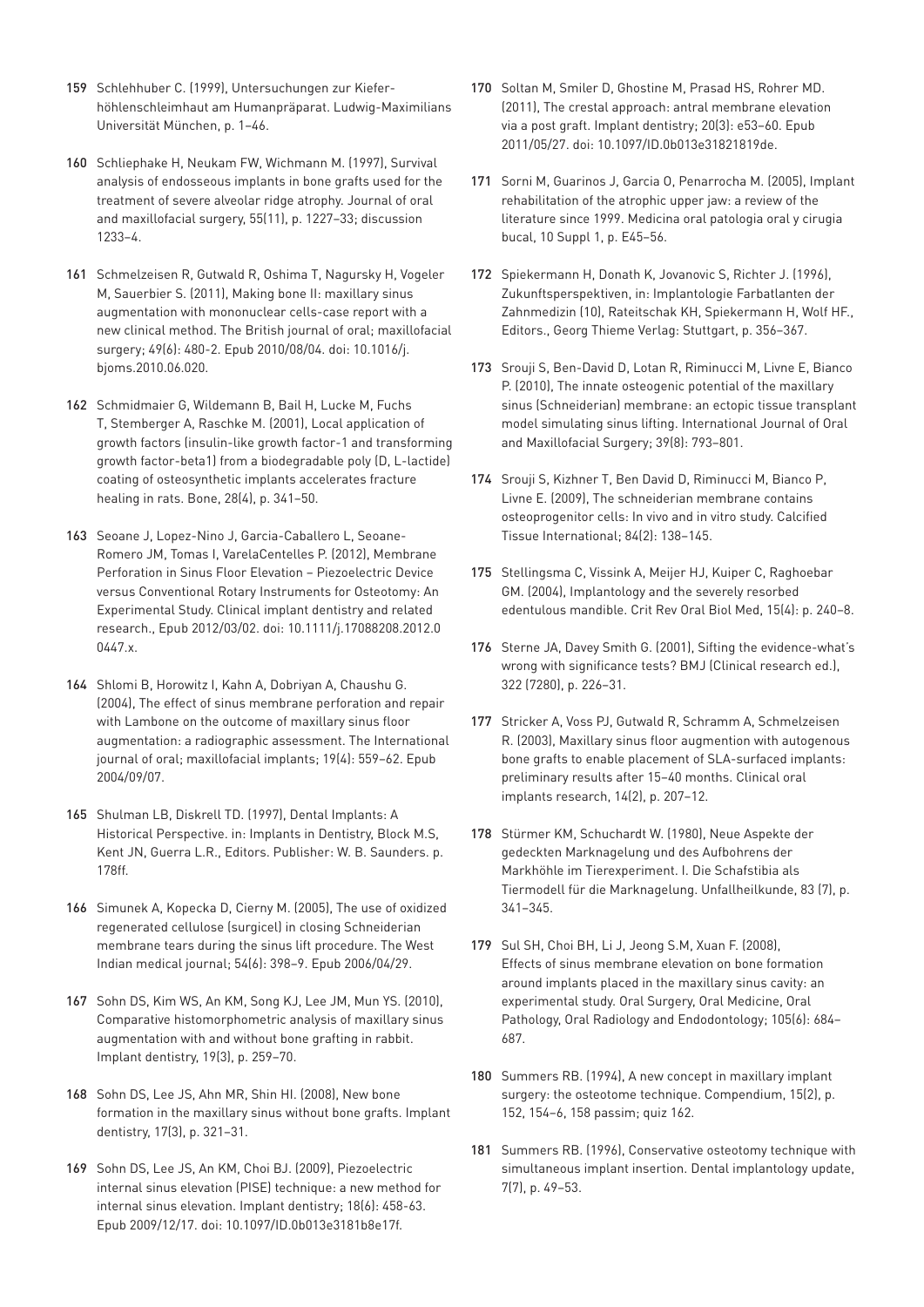- 182 [Summers RB. \(1998\), Sinus floor elevation with osteotomes.](https://www.ncbi.nlm.nih.gov/pubmed/9759033)  [Journal of esthetic dentistry, 10\(3\), p. 164–71.](https://www.ncbi.nlm.nih.gov/pubmed/9759033)
- 183 [Takeda D, Hasegawa T, Saito I, Arimoto S, Akashi M, Komori](https://www.ncbi.nlm.nih.gov/pubmed/31089896)  [T. \(2019\), A radiologic evaluation of the incidence and](https://www.ncbi.nlm.nih.gov/pubmed/31089896)  [morphology of maxillary sinus septa in Japanese dentate](https://www.ncbi.nlm.nih.gov/pubmed/31089896)  [maxillae, Oral Maxillofac Surg. 2019 Jun; 23\(2\): 233–237.](https://www.ncbi.nlm.nih.gov/pubmed/31089896)  [doi: 10.1007/s10006-019-00773-2. Epub 2019 May 14., PMID:](https://www.ncbi.nlm.nih.gov/pubmed/31089896)  [31089896](https://www.ncbi.nlm.nih.gov/pubmed/31089896)
- 184 [Tallarico M et al. \(2017\), Minimally Invasive Sinus](https://www.ncbi.nlm.nih.gov/pubmed/27977827)  [Augmentation Procedure Using a Dedicated Hydraulic Sinus](https://www.ncbi.nlm.nih.gov/pubmed/27977827)  [Lift Implant Device: A Prospective Case Series Study on](https://www.ncbi.nlm.nih.gov/pubmed/27977827)  [Clinical, Radiologic, and Patient-Centered Outcomes., Int J](https://www.ncbi.nlm.nih.gov/pubmed/27977827)  [Periodontics Restorative Dent.](https://www.ncbi.nlm.nih.gov/pubmed/27977827)
- 185 [Tarnow DP, Wallace SS, Froum SJ, Rohrer MD, Cho SC.](https://www.ncbi.nlm.nih.gov/pubmed/11203554)  [\(2000\), Histologic and clinical comparison of bilateral](https://www.ncbi.nlm.nih.gov/pubmed/11203554)  [sinus floor elevations with and without barrier membrane](https://www.ncbi.nlm.nih.gov/pubmed/11203554)  [placement in 12 patients: Part 3 of an ongoing prospective](https://www.ncbi.nlm.nih.gov/pubmed/11203554)  [study. The International journal of periodontics & restorative](https://www.ncbi.nlm.nih.gov/pubmed/11203554)  [dentistry, 20\(2\), p. 117–25.](https://www.ncbi.nlm.nih.gov/pubmed/11203554)
- 186 [Tatum H Jr. \(1986\), Maxillary and sinus implant](https://www.ncbi.nlm.nih.gov/pubmed/3516738)  [reconstructions. Dental clinics of North America, 30\(2\), p.](https://www.ncbi.nlm.nih.gov/pubmed/3516738)  [207–29.](https://www.ncbi.nlm.nih.gov/pubmed/3516738)
- 187 [Tatum OH, Lecture presented to the Alabama Implant](http://www.oalib.com/references/13540546)  [Congress. 1976.](http://www.oalib.com/references/13540546)
- 188 [Tawil G, Mawla M. \(2001\), Sinus floor elevation using a bovine](https://www.ncbi.nlm.nih.gov/pubmed/11669254)  [bone mineral \(Bio-Oss\) with or without the concomitant use](https://www.ncbi.nlm.nih.gov/pubmed/11669254)  [of a bilayered collagen barrier \(Bio-Gide\): a clinical report of](https://www.ncbi.nlm.nih.gov/pubmed/11669254)  [immediate and delayed implant placement. The International](https://www.ncbi.nlm.nih.gov/pubmed/11669254)  [journal of oral & maxillofacial implants, 16\(5\), p. 713–21.](https://www.ncbi.nlm.nih.gov/pubmed/11669254)
- 189 [Temmerman A, Van Dessel J, Cortellini S, Jacobs R,](https://www.ncbi.nlm.nih.gov/pubmed/?term=28382627)  [Teughels W, Quirynen M. \(2017\), Volumetric changes of](https://www.ncbi.nlm.nih.gov/pubmed/?term=28382627)  [grafted volumes and the Schneiderian membrane after](https://www.ncbi.nlm.nih.gov/pubmed/?term=28382627)  [transcrestal and lateral sinus floor elevation procedures:](https://www.ncbi.nlm.nih.gov/pubmed/?term=28382627)  [A clinical, pilot study, J Clin Periodontol. 2017 Jun; 44\(6\):](https://www.ncbi.nlm.nih.gov/pubmed/?term=28382627)  [660–671. doi: 10.1111/jcpe.12728. Epub 2017 May 16., PMID:](https://www.ncbi.nlm.nih.gov/pubmed/?term=28382627)  [28382627](https://www.ncbi.nlm.nih.gov/pubmed/?term=28382627)
- 190 [Testori T, Wallace SS, Del Fabbro M, Taschieri S, Trisi P,](https://www.ncbi.nlm.nih.gov/pubmed/18351198)  [Capelli M et al. \(2008\), Repair of large sinus membrane](https://www.ncbi.nlm.nih.gov/pubmed/18351198)  [perforations using stabilized collagen barrier membranes:](https://www.ncbi.nlm.nih.gov/pubmed/18351198)  [surgical techniques with histologic and radiographic](https://www.ncbi.nlm.nih.gov/pubmed/18351198)  [evidence of success. The International journal of](https://www.ncbi.nlm.nih.gov/pubmed/18351198)  [periodontics; restorative dentistry; 28\(1\): 9–17. Epub](https://www.ncbi.nlm.nih.gov/pubmed/18351198)  [2008/03/21.](https://www.ncbi.nlm.nih.gov/pubmed/18351198)
- 191 [Tetsch J, Tetsch P, Lysek DA. \(2010\), Long-term results after](https://www.ncbi.nlm.nih.gov/pubmed/20443802)  [lateral and osteotome technique sinus floor elevation: a](https://www.ncbi.nlm.nih.gov/pubmed/20443802)  [retrospective analysis of 2190 implants over a time period of](https://www.ncbi.nlm.nih.gov/pubmed/20443802)  [15 years. Clinical oral implants research; 21\(5\): 497–503.](https://www.ncbi.nlm.nih.gov/pubmed/20443802)
- 192 [Thor A, Franke-Stenport V, Johansson CB, Rasmusson L.](https://www.ncbi.nlm.nih.gov/pubmed/17855054)  [\(2007\), Early bone formation in human bone grafts treated](https://www.ncbi.nlm.nih.gov/pubmed/17855054)  [with platelet-rich plasma: preliminary histomorphometric](https://www.ncbi.nlm.nih.gov/pubmed/17855054)  [results. International Journal of Oral and Maxillofacial](https://www.ncbi.nlm.nih.gov/pubmed/17855054)  [Surgery; 36\(12\): 1164–1171.](https://www.ncbi.nlm.nih.gov/pubmed/17855054)
- 193 [Thor A, Sennerby L, Hirsch JM, Rasmusson L. \(2007\), Bone](https://www.ncbi.nlm.nih.gov/pubmed/17586351)  [formation at the maxillary sinus floor following simultaneous](https://www.ncbi.nlm.nih.gov/pubmed/17586351)  [elevation of the mucosal lining and implant installation](https://www.ncbi.nlm.nih.gov/pubmed/17586351)  [without graft material: an evaluation of 20 patients treated](https://www.ncbi.nlm.nih.gov/pubmed/17586351)  [with 44 Astra Tech implants. Journal of Oral and Maxillofacial](https://www.ncbi.nlm.nih.gov/pubmed/17586351)  [Surgery; 65\(7\): 64–72.](https://www.ncbi.nlm.nih.gov/pubmed/17586351)
- 194 [Thor A. \(2008\), TiOblast and OsseoSpeed implants in sinus](https://books.google.de/books?id=jXPjru6Te2AC&pg=PA404&lpg=PA404&dq=Thor+A.+(2008),+TiOblast+and+OsseoSpeed+implants+in+sinus+lift+surgery&source=bl&ots=muK69Fr3Rv&sig=ACfU3U3M29Z2Cc8V1WkHhfKcUXreEFl29w&hl=de&sa=X&ved=2ahUKEwiXjsvQhO7jAhXyxcQBHTsoC58Q6AEwAHoECAkQAQ#v=onepage&q=Thor%20A.%20(2008)%2C%20TiOblast%20and%20OsseoSpeed%20implants%20in%20sinus%20lift%20surgery&f=false)  [lift surgery. Applied Osseointegration Research.; 7: 17–25.](https://books.google.de/books?id=jXPjru6Te2AC&pg=PA404&lpg=PA404&dq=Thor+A.+(2008),+TiOblast+and+OsseoSpeed+implants+in+sinus+lift+surgery&source=bl&ots=muK69Fr3Rv&sig=ACfU3U3M29Z2Cc8V1WkHhfKcUXreEFl29w&hl=de&sa=X&ved=2ahUKEwiXjsvQhO7jAhXyxcQBHTsoC58Q6AEwAHoECAkQAQ#v=onepage&q=Thor%20A.%20(2008)%2C%20TiOblast%20and%20OsseoSpeed%20implants%20in%20sinus%20lift%20surgery&f=false)
- 195 [Thorwarth M, Schultze-Mosgau S, Kessler P, Wiltfang J,](https://www.ncbi.nlm.nih.gov/pubmed/16243180)  [Schlegel KA. \(2005\), Bone regeneration in osseous defects](https://www.ncbi.nlm.nih.gov/pubmed/16243180)  [using a resorbable nanoparticular hydroxyapatite. Journal of](https://www.ncbi.nlm.nih.gov/pubmed/16243180)  [oral and maxillofacial surgery, 63\(11\), p. 1626–33.](https://www.ncbi.nlm.nih.gov/pubmed/16243180)
- 196 [Toscano NJ, Holtzclaw D, Rosen PS. \(2010\), The effect](https://www.ncbi.nlm.nih.gov/pubmed/20059429)  [of piezoelectric use on open sinus lift perforation: a](https://www.ncbi.nlm.nih.gov/pubmed/20059429)  [retrospective evaluation of 56 consecutively treated cases](https://www.ncbi.nlm.nih.gov/pubmed/20059429)  [from private practices. Journal of periodontology.; 81\(1\):](https://www.ncbi.nlm.nih.gov/pubmed/20059429)  [167–71. Epub 2010/01/12. doi: 10.1902/jop.2009.090190.](https://www.ncbi.nlm.nih.gov/pubmed/20059429)
- 197 [Triplett RG, Nevins M, Marx RE et al. \(2009\), Pivotal,](https://www.ncbi.nlm.nih.gov/pubmed/19686934)  [randomized, parallel evaluation of recombinant human](https://www.ncbi.nlm.nih.gov/pubmed/19686934)  [bone morphogenetic protein-2/absorbable collagen](https://www.ncbi.nlm.nih.gov/pubmed/19686934)  [sponge and autogenous bone graft for maxillary sinus floor](https://www.ncbi.nlm.nih.gov/pubmed/19686934)  [augmentation. Journal of Oral and Maxillofacial Surgery;](https://www.ncbi.nlm.nih.gov/pubmed/19686934)  [67\(9\): 1947–1960.](https://www.ncbi.nlm.nih.gov/pubmed/19686934)
- 198 [Troedhan A, Kurrek A, Wainwright M. \(2012\), Biological](https://www.ncbi.nlm.nih.gov/pmc/articles/PMC3382962/)  [Principles and Physiology of Bone Regeneration under](https://www.ncbi.nlm.nih.gov/pmc/articles/PMC3382962/)  [the Schneiderian Membrane after Sinus Lift Surgery:](https://www.ncbi.nlm.nih.gov/pmc/articles/PMC3382962/)  [A Radiological Study in 14 Patients Treated with the](https://www.ncbi.nlm.nih.gov/pmc/articles/PMC3382962/)  [Transcrestal Hydrodynamic Ultrasonic Cavitational](https://www.ncbi.nlm.nih.gov/pmc/articles/PMC3382962/)  [Sinus Lift \(Intralift\), Int J Dent.; 2012: 576238. doi:](https://www.ncbi.nlm.nih.gov/pmc/articles/PMC3382962/)  [10.1155/2012/576238. Epub 2012 Jun 17., PMID: 22754571](https://www.ncbi.nlm.nih.gov/pmc/articles/PMC3382962/)
- 199 [Troedhan A, Schlichting I, Kurrek A, Wainwright M. \(2014\),](https://www.ncbi.nlm.nih.gov/pubmed/25073446)  [Primary implant stability in augmented sinuslift-sites after](https://www.ncbi.nlm.nih.gov/pubmed/25073446)  [completed bone regeneration: a randomized controlled](https://www.ncbi.nlm.nih.gov/pubmed/25073446)  [clinical study comparing four subantrally inserted](https://www.ncbi.nlm.nih.gov/pubmed/25073446)  [biomaterials., Sci Rep. 2014 Jul 30; 4: 5877. doi: 10.1038/](https://www.ncbi.nlm.nih.gov/pubmed/25073446) [srep05877, PMID: 25073446](https://www.ncbi.nlm.nih.gov/pubmed/25073446)
- 200 [van den Bergh JP, ten Bruggenkate CM, Disch FJ, Tuinzing](https://www.ncbi.nlm.nih.gov/pubmed/11168217)  [DB. \(2000\), Anatomical aspects of sinus floor elevations.](https://www.ncbi.nlm.nih.gov/pubmed/11168217)  [Clinical oral implants research, 11\(3\), p. 256–65.](https://www.ncbi.nlm.nih.gov/pubmed/11168217)
- 201 Vercellotti T, De Paoli S, Nevins M, (2001). The piezoelectric [bony window osteotomy and sinus membrane elevation:](https://www.ncbi.nlm.nih.gov/pubmed/11794567)  [introduction of a new technique for simplification of the](https://www.ncbi.nlm.nih.gov/pubmed/11794567)  [sinus augmentation procedure. The International journal](https://www.ncbi.nlm.nih.gov/pubmed/11794567)  [of periodontics; restorative dentistry; 21\(6\): 561–7. Epub](https://www.ncbi.nlm.nih.gov/pubmed/11794567)  [2002/01/17.](https://www.ncbi.nlm.nih.gov/pubmed/11794567)
- 202 [Vina-Almunia J, Penarrocha-Diago M. \(2009\), Influence of](https://www.ncbi.nlm.nih.gov/pubmed/19242393)  [perforation of the sinus membrane on the survival rate of](https://www.ncbi.nlm.nih.gov/pubmed/19242393)  [implants placed after direct sinus lift. Literature update.](https://www.ncbi.nlm.nih.gov/pubmed/19242393)  [Medicina oral, patologia oral y cirugia bucal.; 14\(3\): E133–6.](https://www.ncbi.nlm.nih.gov/pubmed/19242393)  [Epub 2009/02/27.](https://www.ncbi.nlm.nih.gov/pubmed/19242393)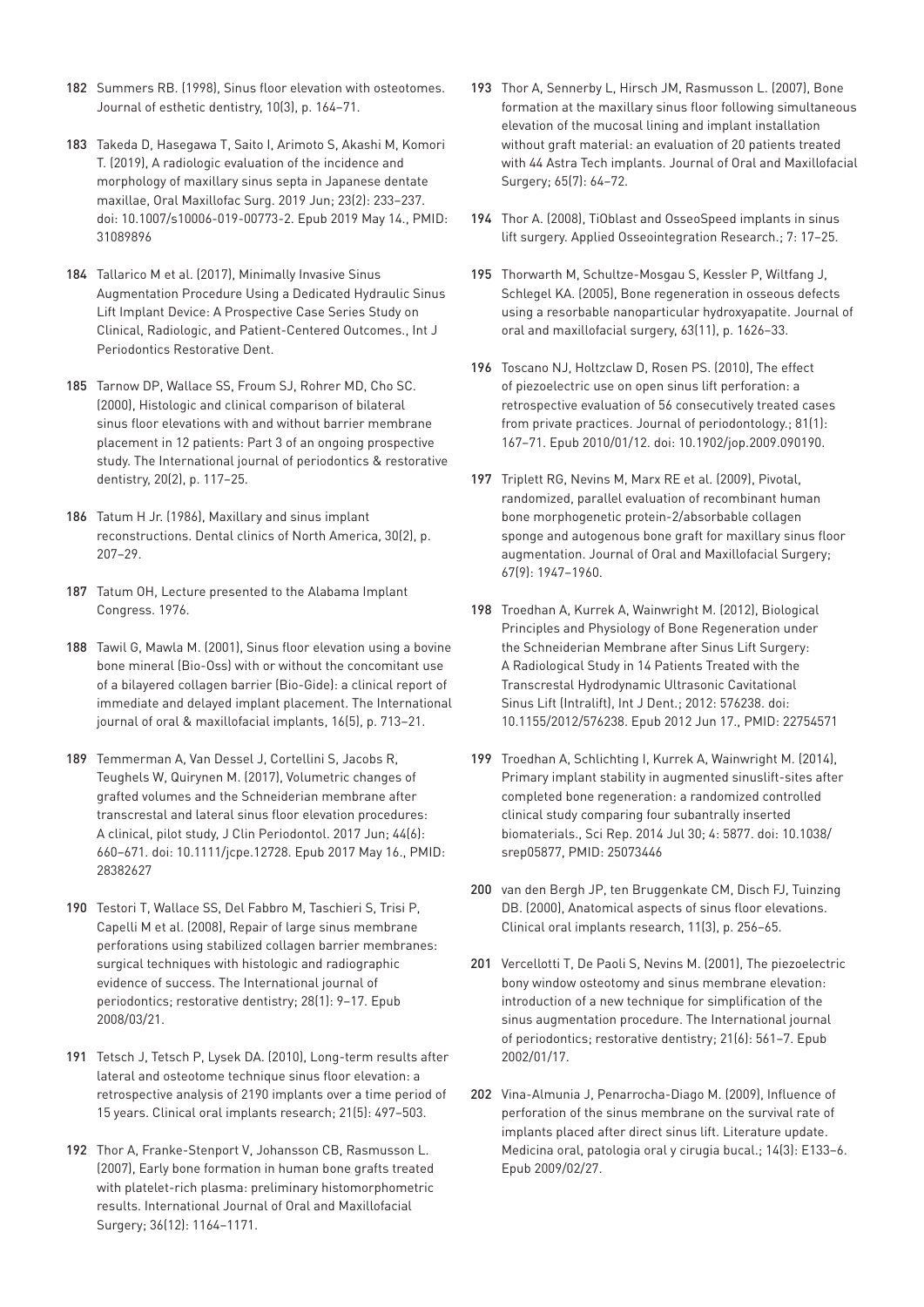- 203 [Vlassis JM, Fugazzotto PA. \(1999\), A classification](https://www.ncbi.nlm.nih.gov/pubmed/10397526)  [system for sinus membrane perforations during](https://www.ncbi.nlm.nih.gov/pubmed/10397526)  [augmentation procedures with options for repair. Journal of](https://www.ncbi.nlm.nih.gov/pubmed/10397526)  [periodontology; 70\(6\): 692–9. Epub 1999/07/09. doi: 10.1902/](https://www.ncbi.nlm.nih.gov/pubmed/10397526) [jop.1999.70.6.692.](https://www.ncbi.nlm.nih.gov/pubmed/10397526)
- 204 [Vollmer R, Valentin R. \(2004\), Der ballonassistierte indirekte](https://media.zwp-online.info/archiv/pub/sim/ij/2004/ij0204/ij0204_24_28_vollmer.pdf)  [Sinuslift – Teil 1. Implantologie Journal, \(2\), p. 24–28.](https://media.zwp-online.info/archiv/pub/sim/ij/2004/ij0204/ij0204_24_28_vollmer.pdf)
- 205 [Voss P, Sauerbier S, Wiedmann-Al-Ahmad M et al. \(2010\),](https://www.ncbi.nlm.nih.gov/pubmed/19487059)  [Bone regeneration in sinus lifts: comparing tissue](https://www.ncbi.nlm.nih.gov/pubmed/19487059)[engineered bone and iliac bone. British Journal of Oral and](https://www.ncbi.nlm.nih.gov/pubmed/19487059)  [Maxillofacial Surgery; 48\(2\): 121–126.](https://www.ncbi.nlm.nih.gov/pubmed/19487059)
- 206 [Wallace SS, Froum S.J. \(2003\), Effect of maxillary sinus](https://www.ncbi.nlm.nih.gov/pubmed/14971260)  [augmentation on the survival of endosseous dental implants.](https://www.ncbi.nlm.nih.gov/pubmed/14971260)  [A systematic review. Annals of periodontology, 8\(1\), p.](https://www.ncbi.nlm.nih.gov/pubmed/14971260)  [328–43.](https://www.ncbi.nlm.nih.gov/pubmed/14971260)
- 207 [Wallace SS, Mazor Z, Froum SJ, Cho SO, Tarnow DP.](https://www.ncbi.nlm.nih.gov/pubmed/17990437)  [\(2007\), Schneiderian membrane perforation rate during](https://www.ncbi.nlm.nih.gov/pubmed/17990437)  [sinus elevation using piezosurgery: clinical results of 100](https://www.ncbi.nlm.nih.gov/pubmed/17990437)  [consecutive cases. International Journal of Periodontics and](https://www.ncbi.nlm.nih.gov/pubmed/17990437)  [Restorative Dentistry; 27\(5\): 413–419.](https://www.ncbi.nlm.nih.gov/pubmed/17990437)
- 208 [Wang RF, Zhao D, Lin HY, Liu M, Wang WQ. \(2018\),](https://www.ncbi.nlm.nih.gov/pubmed/30522205)  [Clinical evaluation of two transalveolar methods for sinus](https://www.ncbi.nlm.nih.gov/pubmed/30522205)  [augmentation with placing 1 204 implants immediately.,](https://www.ncbi.nlm.nih.gov/pubmed/30522205)  [Zhonghua Kou Qiang Yi Xue Za Zhi. 2018 Dec 9; 53\(12\): 821-](https://www.ncbi.nlm.nih.gov/pubmed/30522205) [825. doi: 10.3760/cma.j.issn.1002-0098.2018.12.006. Chinese,](https://www.ncbi.nlm.nih.gov/pubmed/30522205)
- 209 Watzek G, Mailath-Pokorny G. (2000), Zahnärztliche Implantate, in: Zahnärztliche Chirurgie (Band 3), Schwenzer N, Ehrenfeld M, Editors., Georg Thieme Verlag: Stuttgart, p. 127–168.
- 210 [Watzek G. \(1993\), Enossale Implantate in der oralen](https://www.quintessenz.de/books.php?idp=29450)  [Chirurgie. Quintessenz-Verlag.](https://www.quintessenz.de/books.php?idp=29450)
- 211 [Wehrbein H, Diedrich P. \(1992\), Progressive pneumatization](https://www.ncbi.nlm.nih.gov/pubmed/1577348)  [of the basal maxillary sinus after extraction and space](https://www.ncbi.nlm.nih.gov/pubmed/1577348)  [closure. Fortschritte der Kieferorthopadie, 53\(2\), p. 77–83.](https://www.ncbi.nlm.nih.gov/pubmed/1577348)
- 212 Weingart D, Schilli W, Strub J.R. (1992), Präprothetische Chirurgie und Implantologie. Einfluss der oralen Implantologie auf die präprothetische Chirurgie beim zahnlosen Patienten. Schweizer Monatsschrift für Zahnmedizin, 102, p. 1075–1081.
- 213 [Winter AA, Pollack AS, Odrich RB. \(2002\) Placement of](https://www.ncbi.nlm.nih.gov/pubmed/12381069)  [implants in the severely atrophic posterior maxilla using](https://www.ncbi.nlm.nih.gov/pubmed/12381069)  [localized management of the sinus floor: a preliminary study.](https://www.ncbi.nlm.nih.gov/pubmed/12381069)  [International Journal of Oral and Maxillofacial Implants;](https://www.ncbi.nlm.nih.gov/pubmed/12381069)  [17\(5\): 687–695.](https://www.ncbi.nlm.nih.gov/pubmed/12381069)
- 214 Wissing H, Stürmer KM, Breidenstein G. (1990), Die Wertigkeit verschiedener Versuchsspezies für experimentelle Untersuchungen am Knochen. Hefte Unfallheilkunde, p. 212, 479–488.
- 215 [Xu H, Shimizu Y, Ooya K. \(2005\) Histomorphometric study](https://www.ncbi.nlm.nih.gov/pubmed/15908076)  [of the stability of newly formed bone after elevation of the](https://www.ncbi.nlm.nih.gov/pubmed/15908076)  [floor of the maxillary sinus. British Journal of Oral and](https://www.ncbi.nlm.nih.gov/pubmed/15908076)  [Maxillofacial Surgery; 43\(6\): 493–499.](https://www.ncbi.nlm.nih.gov/pubmed/15908076)
- 216 [Yildirim M, Spiekermann H, Biesterfeld S, Edelhoff D.](https://www.ncbi.nlm.nih.gov/pubmed/11168213)  [\(2000\), Maxillary sinus augmentation using xenogenic bone](https://www.ncbi.nlm.nih.gov/pubmed/11168213)  [substitute material Bio-Oss in combination with venous](https://www.ncbi.nlm.nih.gov/pubmed/11168213)  [blood. A histologic and histomorphometric study in humans.](https://www.ncbi.nlm.nih.gov/pubmed/11168213)  [Clinical oral implants research, 11\(3\), p. 217–29.](https://www.ncbi.nlm.nih.gov/pubmed/11168213)
- 217 [Yilmaz HG, Tozum TF. \(2011\), Are Gingival Phenotype,](https://www.ncbi.nlm.nih.gov/pubmed/21627460)  [Residual Ridge Height and Membrane Thickness Critical for](https://www.ncbi.nlm.nih.gov/pubmed/21627460)  [the Perforation of Maxillary Sinus? Journal of periodontology.](https://www.ncbi.nlm.nih.gov/pubmed/21627460)  [Epub 2011/06/02. doi: 10.1902/jop.2011.110110.](https://www.ncbi.nlm.nih.gov/pubmed/21627460)
- 218 [Younes F, Cosyn J, De Bruyckere T, Cleymaet R, Eghbali](https://www.ncbi.nlm.nih.gov/pubmed/30740863)  [A. \(2019\), A 2-year prospective case series on volumetric](https://www.ncbi.nlm.nih.gov/pubmed/30740863)  [changes, PROMs, and clinical outcomes following sinus floor](https://www.ncbi.nlm.nih.gov/pubmed/30740863)  [elevation using deproteinized bovine bone mineral as filling](https://www.ncbi.nlm.nih.gov/pubmed/30740863)  [material., Clin Implant Dent Relat Res. 2019 Apr; 21\(2\): 301-](https://www.ncbi.nlm.nih.gov/pubmed/30740863) [309. doi: 10.1111/cid.12730. Epub 2019 Feb 11.](https://www.ncbi.nlm.nih.gov/pubmed/30740863)
- 219 [Zarb GA, Schmitt A. \(1991\), Osseointegration and the](https://www.ncbi.nlm.nih.gov/pubmed/2069829)  [edentulous predicament. The 10-year-old Toronto study.](https://www.ncbi.nlm.nih.gov/pubmed/2069829)  [British dental journal, 170\(12\), p. 439–44.](https://www.ncbi.nlm.nih.gov/pubmed/2069829)
- 220 [Zerbo IR, Bronckers AL, de Lange GL, van Beek GJ, Burger](https://www.ncbi.nlm.nih.gov/pubmed/11488868)  [EH. \(2001\), Histology of human alveolar bone regeneration](https://www.ncbi.nlm.nih.gov/pubmed/11488868)  [with a porous tricalcium phosphate. A report of two cases.](https://www.ncbi.nlm.nih.gov/pubmed/11488868)  [Clinical oral implants research, 12\(4\), p. 379–84.](https://www.ncbi.nlm.nih.gov/pubmed/11488868)
- 221 [Zerbo IR, Zijderveld SA, de Boer A, Bronckers AL, de](https://www.ncbi.nlm.nih.gov/pubmed/15533134)  [Lange G, ten Bruggenkate CM, Burger EH. \(2004\),](https://www.ncbi.nlm.nih.gov/pubmed/15533134)  [Histomorphometry of human sinus floor augmentation using](https://www.ncbi.nlm.nih.gov/pubmed/15533134)  [a porous beta-tricalcium phosphate: a prospective study.](https://www.ncbi.nlm.nih.gov/pubmed/15533134)  [Clinical oral implants research, 15\(6\), p. 724–32.](https://www.ncbi.nlm.nih.gov/pubmed/15533134)
- 222 [Zhou X, Hu X.L, Li JH, Lin Y. \(2017\), Minimally Invasive](https://www.ncbi.nlm.nih.gov/pubmed/29181458)  [Crestal Sinus Lift Technique and Simultaneous Implant](https://www.ncbi.nlm.nih.gov/pubmed/29181458)  [Placement., Chin J. Dent Res. 2017; 20\(4\): 211-218. doi:](https://www.ncbi.nlm.nih.gov/pubmed/29181458)  [10.3290/j.cjdr.a39220.](https://www.ncbi.nlm.nih.gov/pubmed/29181458)